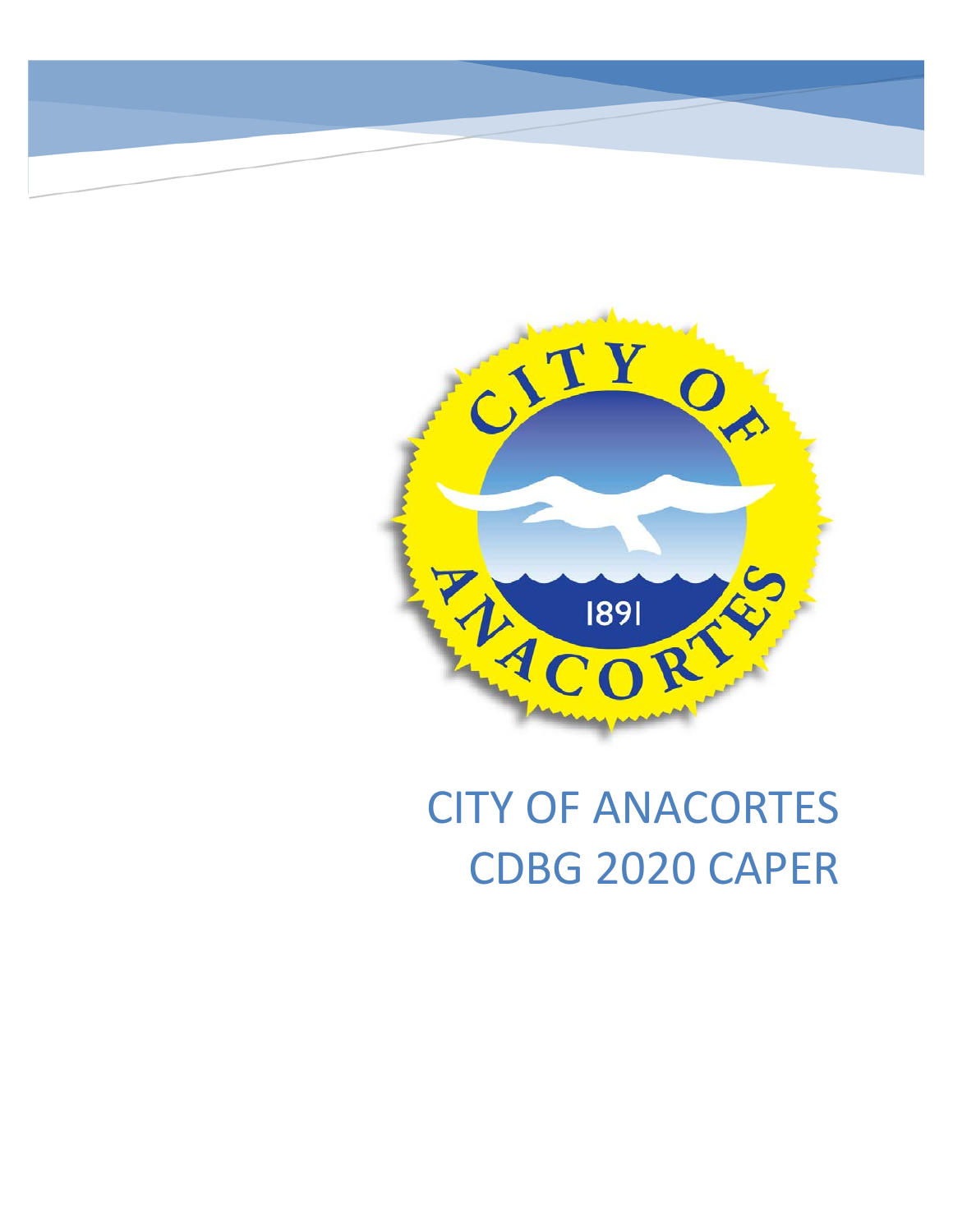# **CR-05 - Goals and Outcomes**

#### **Progress the jurisdiction has made in carrying out its strategic plan and its action plan. 91.520(a)**

This could be an overview that includes major initiatives and highlights that were proposed and executed throughout the program year.

This year, with the Covid pandemic and the multiple issues created by the unfortunate event, the City focused its attention on providing assistance to local small businesses and individuals and families to stay safe and in their homes, keep people employed and businesses open, help get vaccines to people unable to access the vaccines and help educate those that are unsure about vaccines. The City was fortunate to receive additional funding from the federal government to help its efforts.

The City received \$115,906 in the annual allocation. A majority of the funding was allocated to special projects to prevent, prepare for, and respond to the Coronavirus pandemic and to public services. The public services activity included \$17,378 to the Anacortes Family Center (AFC) to provide emergency shelter for women, children and families with children for 60-90 days. The services include weekly case management to identify goals and barriers and development of action plans with clients that include appropriate referrals to services and resources. Other services include one-on-one counseling, assist clients with finding permanent and stable housing, employment, and appropriate services to aide in the client's long term success, viability and self-sufficiency. Case managers work to build on the client's existing strengths through weekly life skills education which include budgeting, parenting, self-defense, healthy and economical meal preparation. In addition, the subrecipient conducts outreach through flyers, public service announcements, networking with local agencies, scheduling of open houses and other means to inform homeless, low-income and individuals in domestic violence relationships of this highly valuable service. All descriptions of the program emphasize that the center is handicapped-accessible. Outreach, marketing material and case management are also available in Spanish.

The AFC estimated in their 2020 funding request that they would provide services for approximately 200 individuals. The AFC reported they had served 197 individuals during the program year (July 2020-June 2021). They also have 20 families on their waitlist. AFC was also the only shelter in Skagit County to remain at 100% occupancy during the pandemic. Most shelters were forced to reduce capacity to 25-50% but the AFC includes 9 single family apartments that provided the distancing required by the restrictons.

The City received a total of \$178,507 in CV funding in order to prevent, prepare for and respond to the Corona virus.

The City combined CV funding and the annual allocation to continue funding the small business stabilization grants. This funding provided monetary assistance to qualified businesses with 30 or less employees who were struggling due to lack of revenues caused by the Covid-19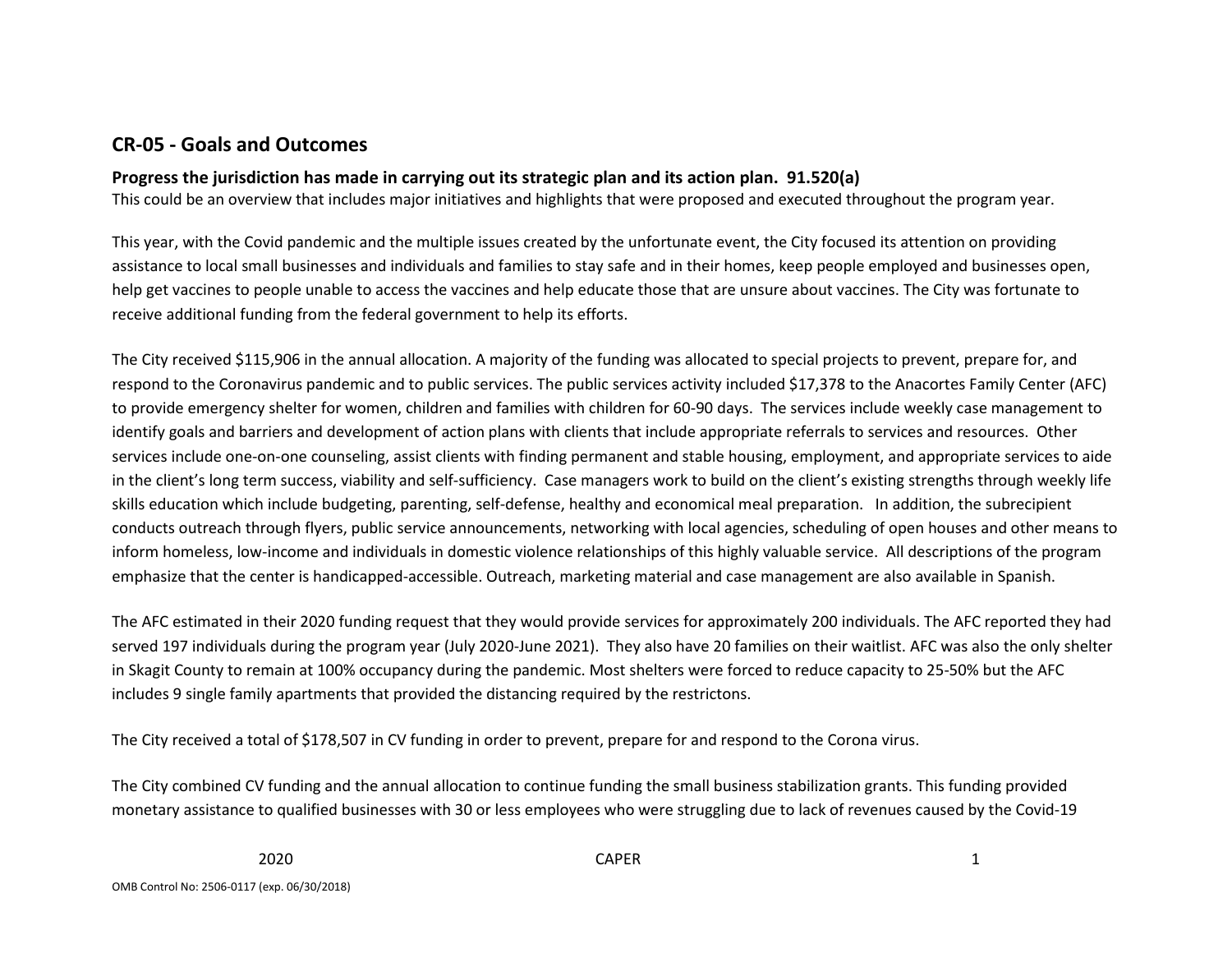pandemic shutdowns. During program year 2020, the city provided \$107,780 to 11 businesses that helped keep the businesses in operation and provided 56 employees with needed jobs. The city also provided funding to small businesses affected by Covid with 2019 funding. That activity provided \$48,234 to 5 businesses with approximately 18 employees. This was previously reported in the 2019 CAPER

The City implemented an Emergency Income Payment project in response to the COVID-19 pandemic. This project provided rental assistance to low to moderately low income families and individuals (tenants) who lost income due to the government mandated restrictions and were unable to pay their rent. Funds were paid directly to property owners or landlords and rent proceeds did not exceed more than 3 months in arrears.

The Anacortes Family Center (AFC), a leader in providing support and assistance to those in need within the community, was appointed to perform outreach to the community. They developed an application process and assessed the applications for eligibility and reasonableness and then submitted a request to the City for the funding to cover the rent the eligible households. The AFC then disbursed the EIP payments to the property owners to cover the emergency relief. 2020 Program Income in the amount of \$29,914.78 was allocated to the EIP payment project to provide a total of \$57,890 in Covid relief funding. This funding assisted 23 households and helped keep them from losing their homes.

\$20,000 was provided to support a temporary cold weather shelter for homeless individuals in Anacortes. This provided safe, separate overnight stays in a local motel for 4 homeless individuals living in the wooded areas within Anacortes and helped prevent the spread of the Covid virus by keeing the individauls separated during the cold winter nights. The request was paid in full at the end of the project. This project took place from January 1, 2021 through April 30, 2021.

The City received a request for funding from the Anacortes Fire Department in the amount of \$67,200 for the costs of delivering Covid vaccines to individuals unable to access conventional vaccine sites. Homebound seniors and those with disabilities that have not been able to access health care provider facilities to obtain their vaccinations will now receive the vaccines in their homes and help save individuals from hospitalization and other dire consequences caused by the Covid virus. This is estimated to provide vaccines to approximately 1300 indivdiuals.

The City allocated \$42,232 from CDBG-CV funding for this project. The remaining amount (\$24,968) was awarded to the City through the Washington State Department of Commerce CDBG program.

The Anacortes Housing Authority has requested rent relief to assist some of their tenants whose incomes were affected by the Covid pandemic. The City plans to utilize the \$24,271 of the CV funding to help in this relief effort. This will assist 10 families with rental relief.

#### **Comparison of the proposed versus actual outcomes for each outcome measure submitted with the consolidated plan and**

2020 CAPER 2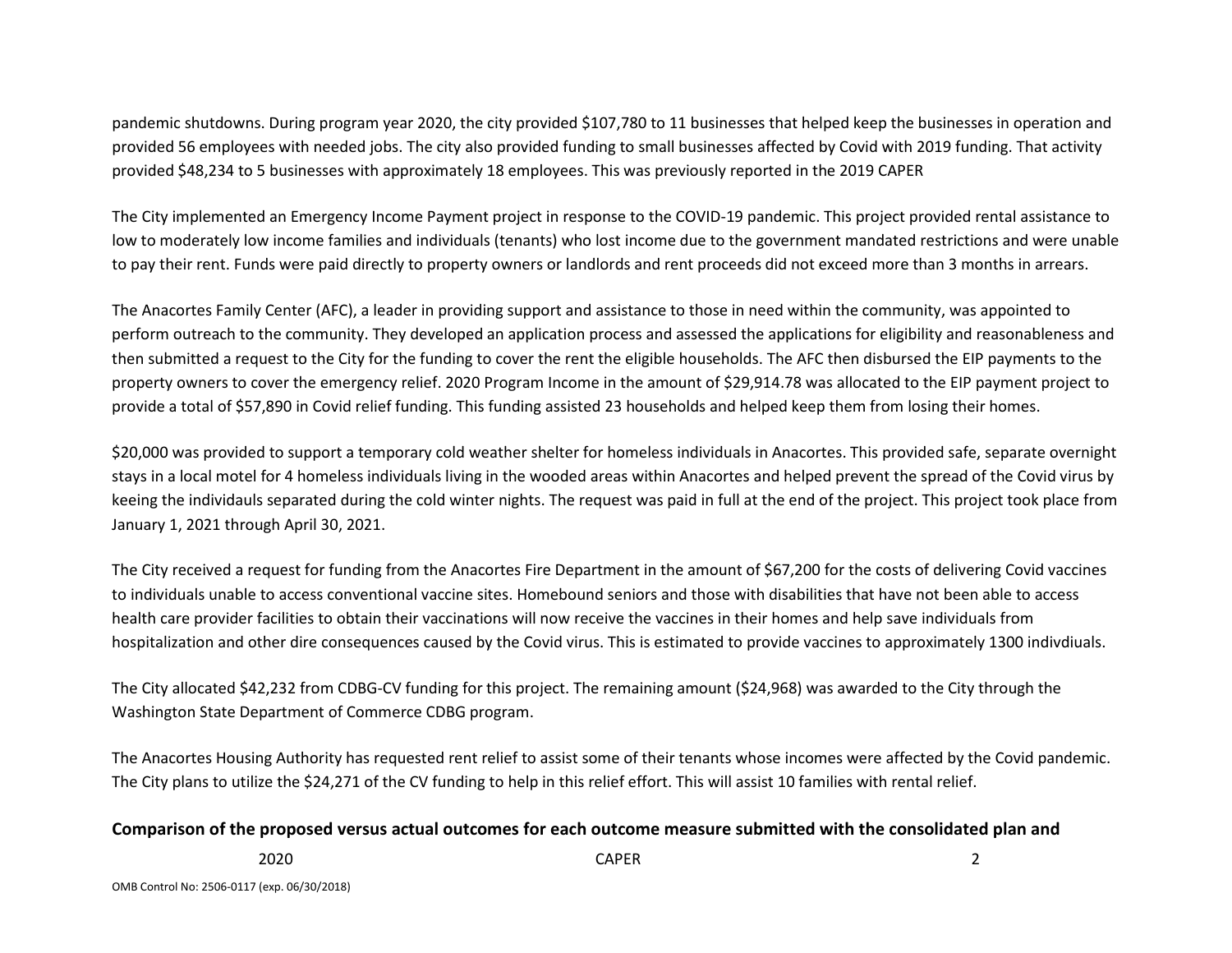# **explain, if applicable, why progress was not made toward meeting goals and objectives. 91.520(g)**

Categories, priority levels, funding sources and amounts, outcomes/objectives, goal outcome indicators, units of measure, targets, actual outcomes/outputs, and percentage completed for each of the grantee's program year goals.

| Goal                                                    | Category        | Source /<br>Amount                      | Indicator                                                                                  | Unit of<br><b>Measure</b> | <b>Expected</b><br>-<br><b>Strategic</b><br>Plan | Actual-<br><b>Strategic</b><br>Plan | Percent<br>Complete | <b>Expected</b><br>Program<br>Year | Actual-<br>Program<br>Year | Percent<br><b>Complete</b> |
|---------------------------------------------------------|-----------------|-----------------------------------------|--------------------------------------------------------------------------------------------|---------------------------|--------------------------------------------------|-------------------------------------|---------------------|------------------------------------|----------------------------|----------------------------|
| Homelessness/Assist Special<br><b>Needs Populations</b> | Homeless        | CDBG: \$<br>/ CDBG-<br>CV:<br>\$17,378  | Public service<br>activities other<br>than<br>Low/Moderate<br>Income<br>Housing<br>Benefit | Persons<br>Assisted       | 197                                              | 200                                 | 98%                 |                                    | 197                        | 98%                        |
| Special Economic<br>Development                         | Jobs            | CDBG: \$<br>/ CDBG-<br>CV:<br>\$107,780 | Jobs                                                                                       | Persons<br>Assisted       | 100                                              | 56                                  | 56%                 | 0                                  | 100                        | 56%                        |
| Homelessness/Assist Special<br><b>Needs Populations</b> | <b>Homeless</b> | CDBG: \$<br>/ CDBG-<br>CV:<br>\$57,890  | Homelessness<br>Prevention                                                                 | Households                | 23                                               | 23                                  | 100%                | 23                                 | 23                         | 100%                       |
| Homelessness/Assist Special<br><b>Needs Population</b>  | Homeless        | CDBG: \$<br>/ CDBG-<br>CV:<br>\$20,000  | Overnight<br>Shelter                                                                       | 4                         | 4                                                | 4                                   | 100%                | 4                                  | 4                          | 100%                       |

**Table 1 - Accomplishments – Program Year & Strategic Plan to Date**

# **Assess how the jurisdiction's use of funds, particularly CDBG, addresses the priorities and specific objectives identified in the plan,**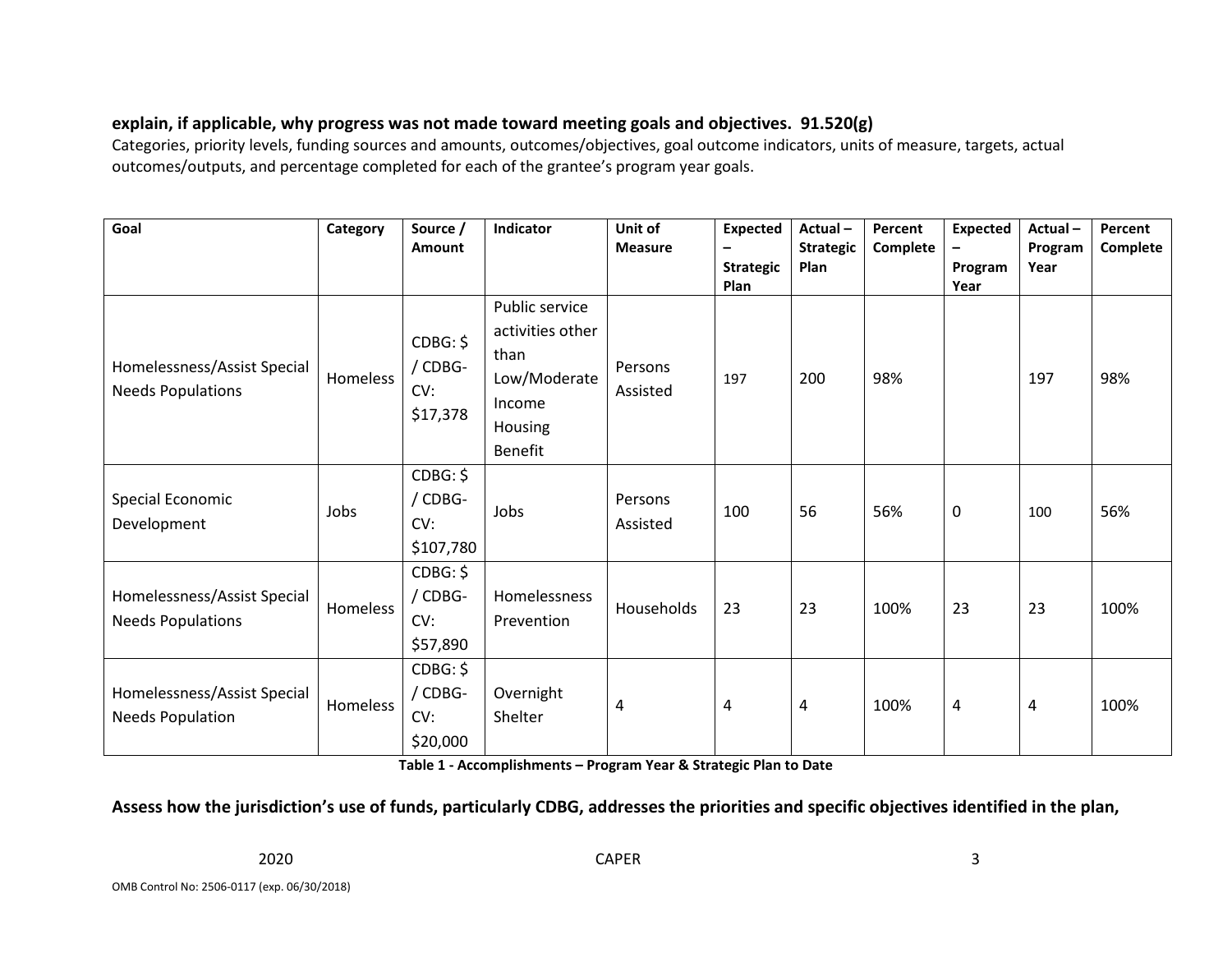#### **giving special attention to the highest priority activities identified.**

The primary basis for allocation of resources is to serve the needs of the low and moderately low income households. Consolidated Plan strategies developed through the community planning process reflect that all CDBG funds are targeted to projects that benefit the low to moderately low income households. The public services portion is allocated to services that provide multiple benefits to households in dire situations and the remaining resources are directed to projects that provide safe and stable environments, transitional and permanent housing for families and individuals in need.

This year, with the Covid pandemic and the multiple issues created by the unfortunate event, the City focused its attention on providing assistance to individuals and families to stay safe and in their homes, and to local small businesses to keep people employeed and businesses alive. The City was fortunate to receive additional funding from the federal government to help its efforts.

The list below identifies the funding and projects along with the numbers of individuals and families the funding supported in the past year. We worked diligently to determine the best uses of the funding and how to keep Anacortes residents save and secure during the past year.

| <b>TOTAL SPENT:</b>                       | \$200,547.50                                                                                                                                                   |
|-------------------------------------------|----------------------------------------------------------------------------------------------------------------------------------------------------------------|
| Cold Weather Shelter:                     | \$20,000 (4 individuals received 4 months of shelter)                                                                                                          |
| <b>Emergency Income Payments:</b>         | \$57,890 allocated; \$55,380.50 spent (23 unduplicated households received benefits)                                                                           |
| SBSG (Round 2) Allocated:                 | \$97,050 allocated; \$107,782 spent (using funding from previous year $-11$ businesses received<br>funding that helped keep approximately 56 people employeed) |
| <b>Public Services Annual Allocation:</b> | \$17,385 (assisted approximately 197 individuals)                                                                                                              |

Without this funding, 11 businesses would most likely have closed their doors and at least 56 people directly would have lost their jobs. The 197 individuals who were assisted with emergency housing and job skills would not have had a place to go to get help and the 23 families may have ended up on the streets. The 4 indivduals helped with overnight shelter during the winter months did not develop Covid and saved countless others who came in contact with the homeless individuals from potentially getting sick. The City believes that with the amount of funding it received, they addressed the highest priorities and obtained their objects in helping the community.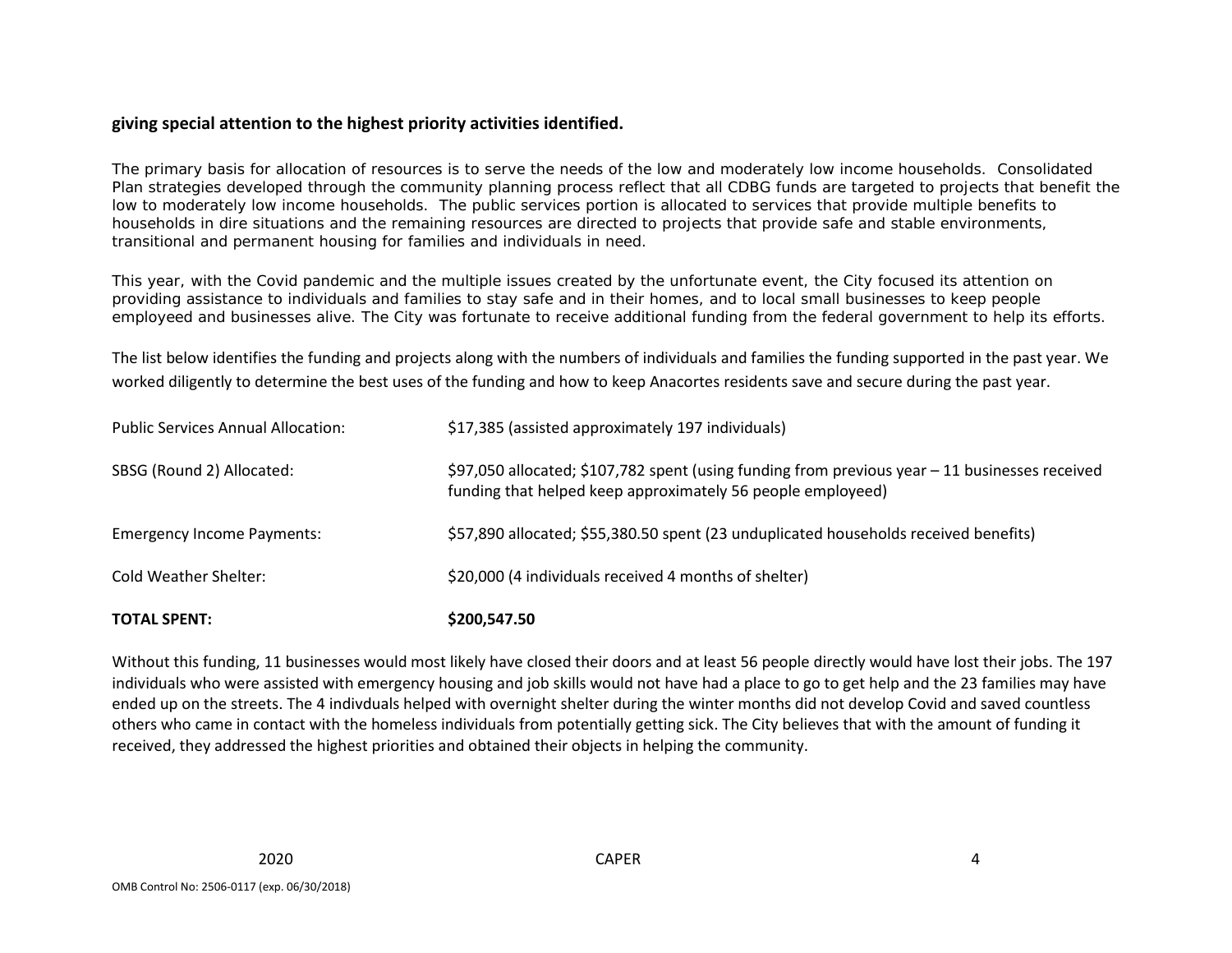# **CR-10 - Racial and Ethnic composition of families assisted**

**Describe the families assisted (including the racial and ethnic status of families assisted). 91.520(a)** 

|                                    | <b>CDBG</b> |
|------------------------------------|-------------|
| White                              | 182         |
| <b>Black or African American</b>   | 17          |
| Asian                              | 10          |
| American Indian or American Native | 8           |
| <b>Other Multiracial</b>           | 8           |
| <b>Total</b>                       | 225         |
| Hispanic                           | 55          |
| Not Hispanic                       | 170         |

**Table 2 – Table of assistance to racial and ethnic populations by source of funds**

#### **Narrative**

This list includes the number of individuals served from July 1, 2020 through June, 2021, which is when city staff performed a review of all projects funded with 2019 funding. There were approximately 20 families waiting for admission to the Anacortes Family Center, the public services funding recipient. It is expected that more individuals will be served.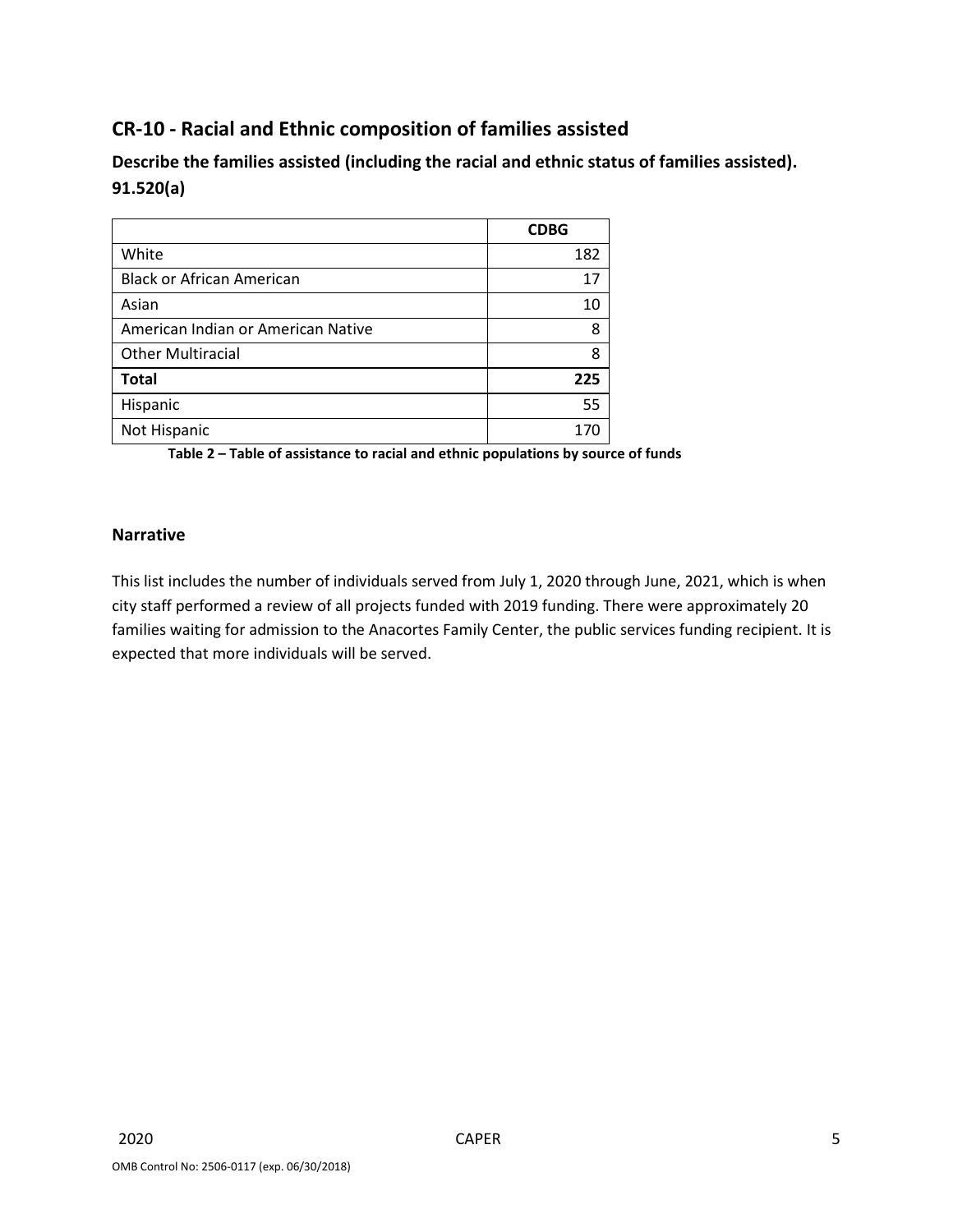# **CR-15 - Resources and Investments 91.520(a)**

| <b>Source of Funds</b>        | Source           | <b>Resources Made</b> | <b>Amount Expended</b>     |  |
|-------------------------------|------------------|-----------------------|----------------------------|--|
|                               |                  | <b>Available</b>      | <b>During Program Year</b> |  |
| <b>CDBG Annual Allocation</b> | public - federal | \$115,906             | \$85,712.62                |  |
| Other CDBG-CV Funding         | public - federal | \$178,507             | \$84,920.10                |  |
| Program Income                | public - federal | \$29,914.78           | \$29,914.78                |  |
| <b>TOTAL</b>                  |                  |                       | \$200547.49                |  |

#### **Identify the resources made available**

**Table 3 - Resources Made Available**

#### **Narrative**

The City of Anacortes was awarded \$115,906 for 2020 program year. Additional left over funding of \$28,000 from previous years was allocated to 2019 projects to cover costs. The City also utilized program income received from previous CDBG projects in the amount of \$29,914.78. The City received CV funding to respond to, prepare for and prevent the effects of the Covid pandemic in the amount of \$178,507, some of which was used for projects in 2019 and previously reported in the 2019 CAPER.

The City invested in Anacortes households on the verge of losing their homes with Program Income and CV funding. Emergency income payments directly to the property owners provided a maximum of 3 months' housing costs to qualified low/mod income tenants who lost their incomes or their jobs due to the Covid pandemic. This assisted 23 households and kept them from being homeless during the pandemic.

The City continued investing in small businesses within Anacortes that were facing severe funding issues due to the pandemic. Funding was provided to 10 businesses and helped save 70 jobs for employees at those businesses.

The Public Services funding ultimately assisted 197 individuals with safe places to stay and a good new start in life.

#### **Identify the geographic distribution and location of investments**

| <b>Target Area</b>   | <b>Planned</b><br>Percentage of<br><b>Allocation</b> | Actual<br>Percentage of<br><b>Allocation</b> | <b>Narrative Description</b>                  |
|----------------------|------------------------------------------------------|----------------------------------------------|-----------------------------------------------|
| <b>Tracts 940600</b> |                                                      |                                              | The entire amount was allocated to projects   |
| & 940500             | 100                                                  | 100                                          | that benefit low to medium income individuals |

**Table 4 – Identify the geographic distribution and location of investments**

#### **Narrative**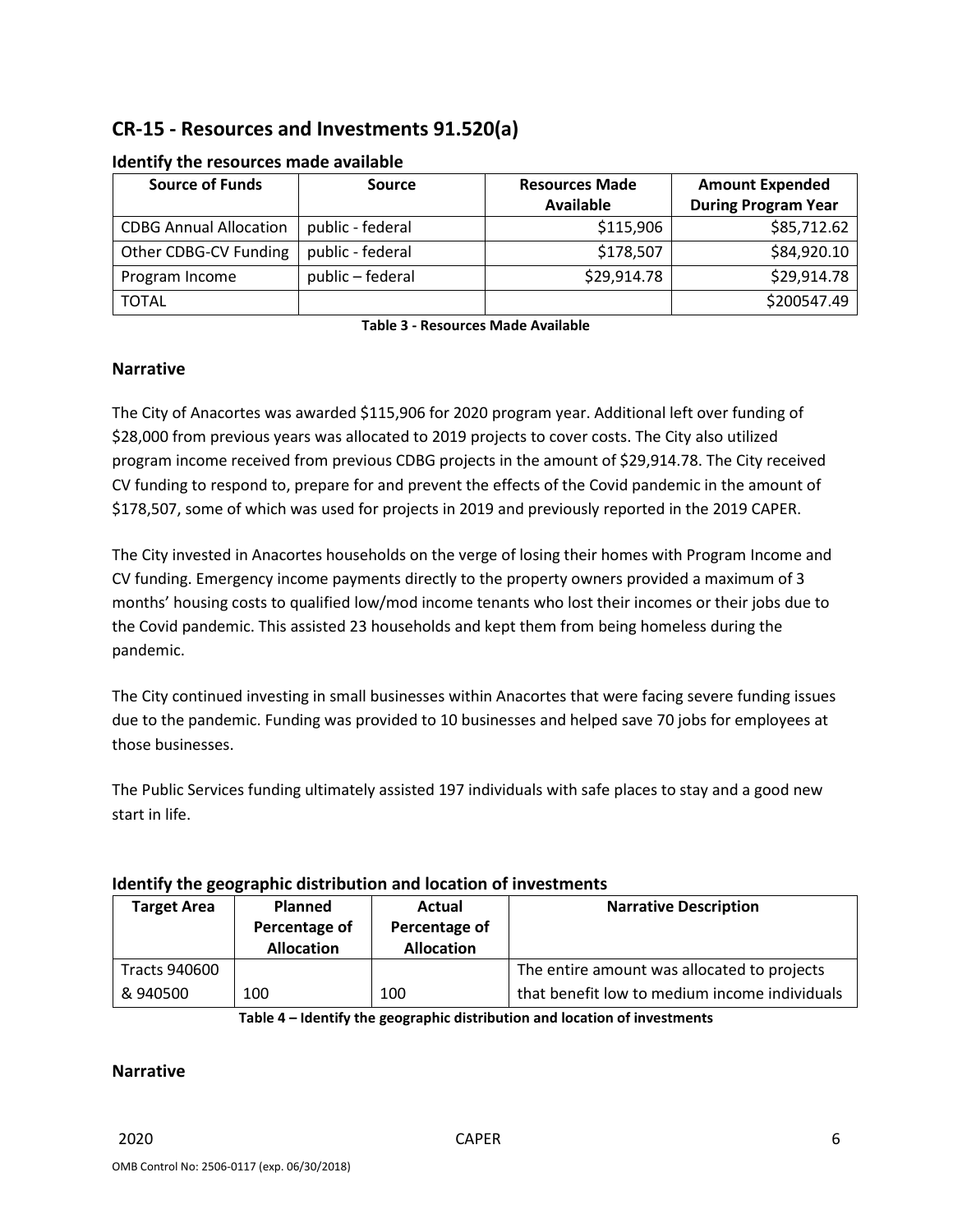The City calculates the 15% for Public Services from the full allocation. The City no longer retains the 20% for Admin & Planning and instead applies that amount to any capital projects. All projects are located in the Target Areas.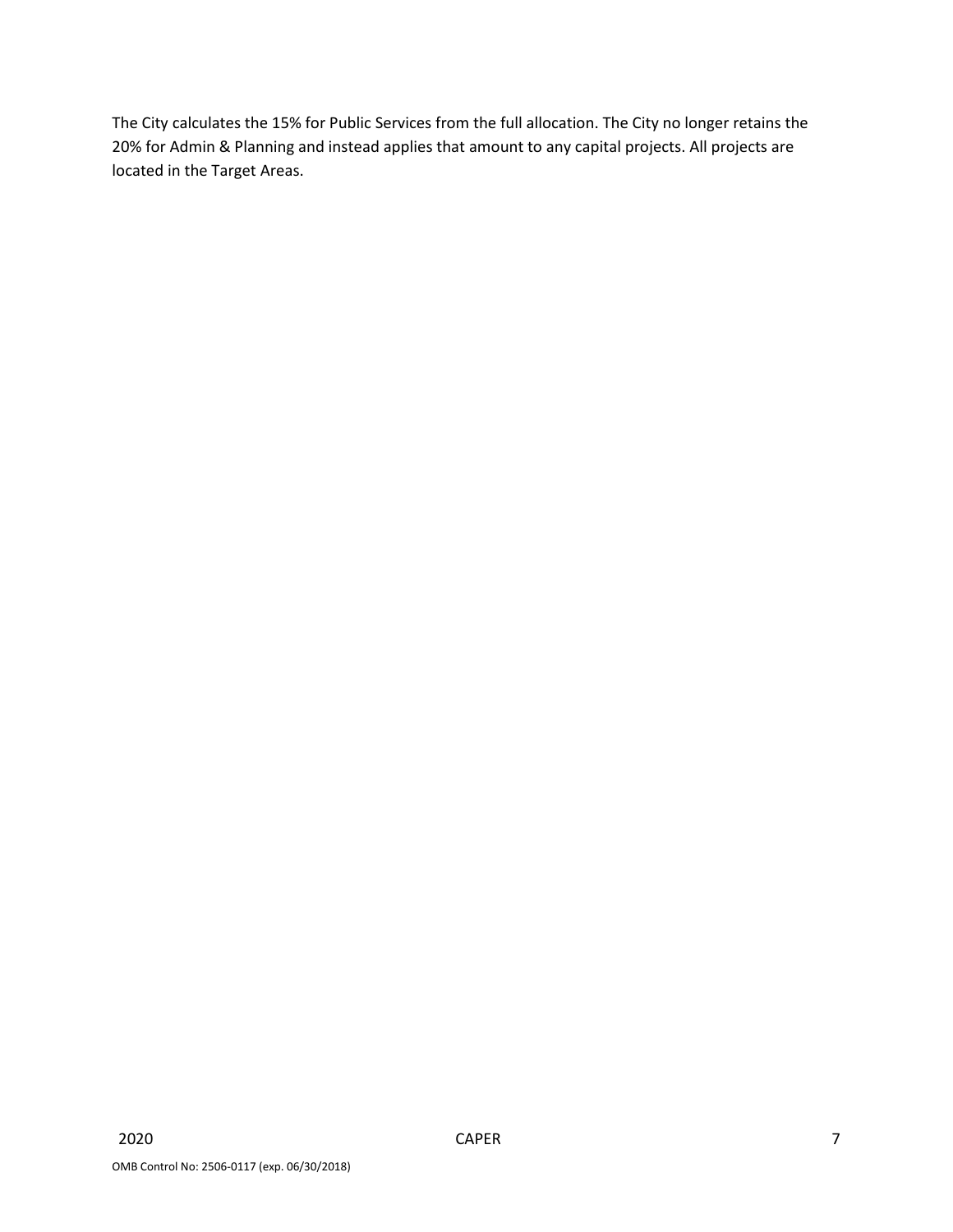# **Leveraging**

**Explain how federal funds leveraged additional resources (private, state and local funds), including a description of how matching requirements were satisfied, as well as how any publicly owned land or property located within the jurisdiction that were used to address the needs identified in the plan.**

Federal funds the City receives through the Community Development Block Grant (CDBG) are used to leverage other federal, state, local and private resources to meet housing and community development needs. While matching funds are not currently required for the City's CDBG program, the City anticipates that most major projects will be funded primarily through non-CDBG resources.

The City of Anacortes, other local Skagit County jurisdictions and stakeholder organizations participated in the development of a county-wide housing affordability strategy that anticipates using local resources, including CDBG, to leverage significant additional local and nonlocal resources to meet the affordable housing needs of county residents, including those who live in Anacortes. That strategy includes the creation of a multi-county HOME Investment Partnership Consortium of which Anacortes is a participating jurisdiction. To date, the City has not utilized any HOME funding.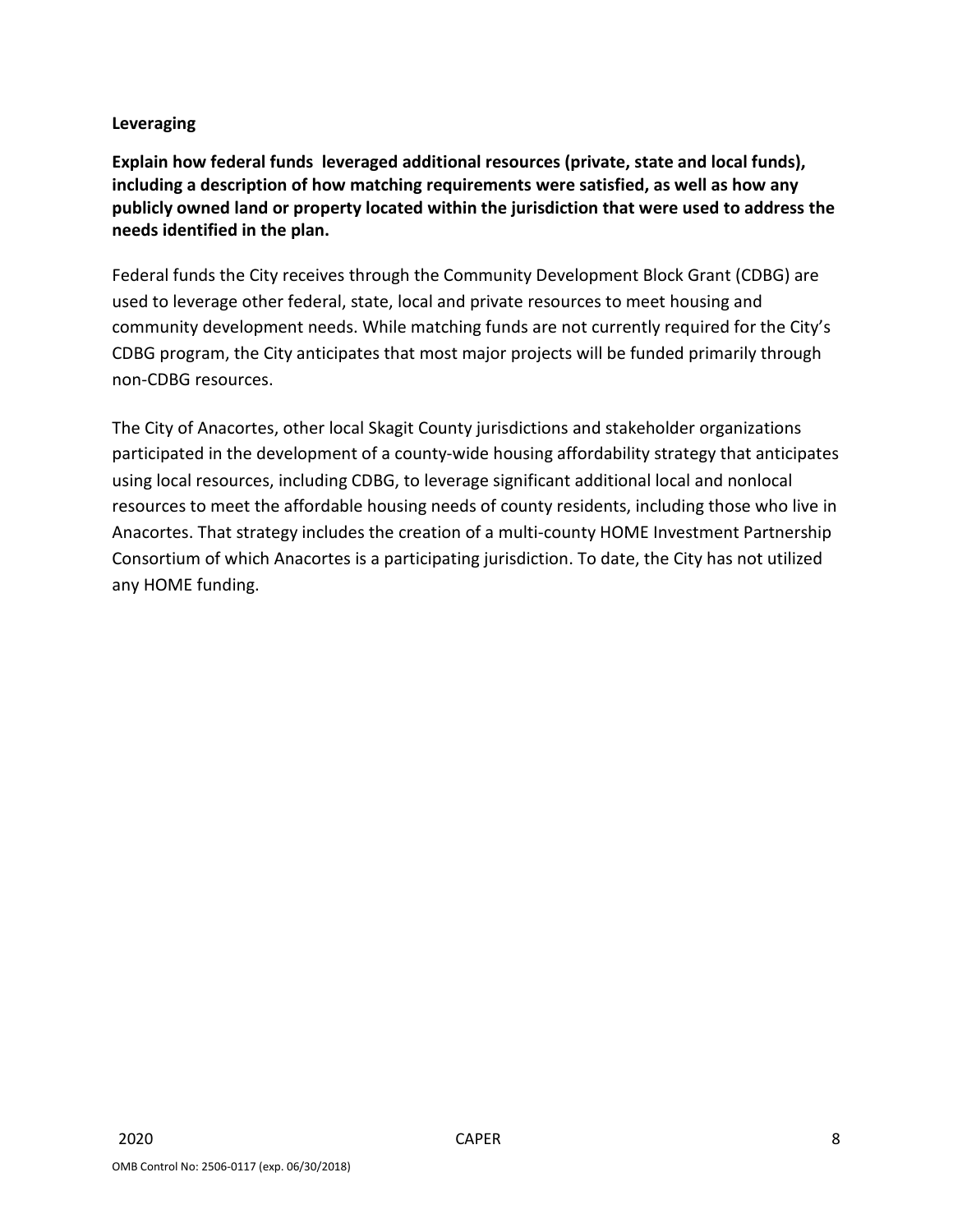# **CR-20 - Affordable Housing 91.520(b)**

**Evaluation of the jurisdiction's progress in providing affordable housing, including the number and types of families served, the number of extremely low-income, low-income, moderate-income, and middle-income persons served.**

|                                          | <b>One-Year Goal</b> | Actual |
|------------------------------------------|----------------------|--------|
| Number of Homeless households to be      |                      |        |
| provided affordable housing units        |                      |        |
| Number of Non-Homeless households to be  |                      |        |
| provided affordable housing units        | 0                    |        |
| Number of Special-Needs households to be |                      |        |
| provided affordable housing units        |                      |        |
| <b>Total</b>                             |                      |        |

**Table 5 – Number of Households**

|                                        | <b>One-Year Goal</b> | Actual |
|----------------------------------------|----------------------|--------|
| Number of households supported through |                      |        |
| <b>Rental Assistance</b>               | 40                   | 23     |
| Number of households supported through |                      |        |
| The Production of New Units            | 0                    |        |
| Number of households supported through |                      |        |
| <b>Rehab of Existing Units</b>         | 0                    |        |
| Number of households supported through |                      |        |
| <b>Acquisition of Existing Units</b>   | 0                    |        |
| <b>Total</b>                           | 40                   |        |

**Table 6 – Number of Households Supported**

#### **Discuss the difference between goals and outcomes and problems encountered in meeting these goals.**

The overall goal of the community planning and development programs available from the City of Anacortes with CDBG funding is to assist in the development of affordable housing for low and moderate income households, reduce poverty in Anacortes, assist in creating better living conditions for low income households and provide funding to assist human service agencies serving low-income populations. A review of the projects and activities implemented in program year 2020 demonstrate that the City has made progress in fulfilling its goals. The City intends to continue to work closely with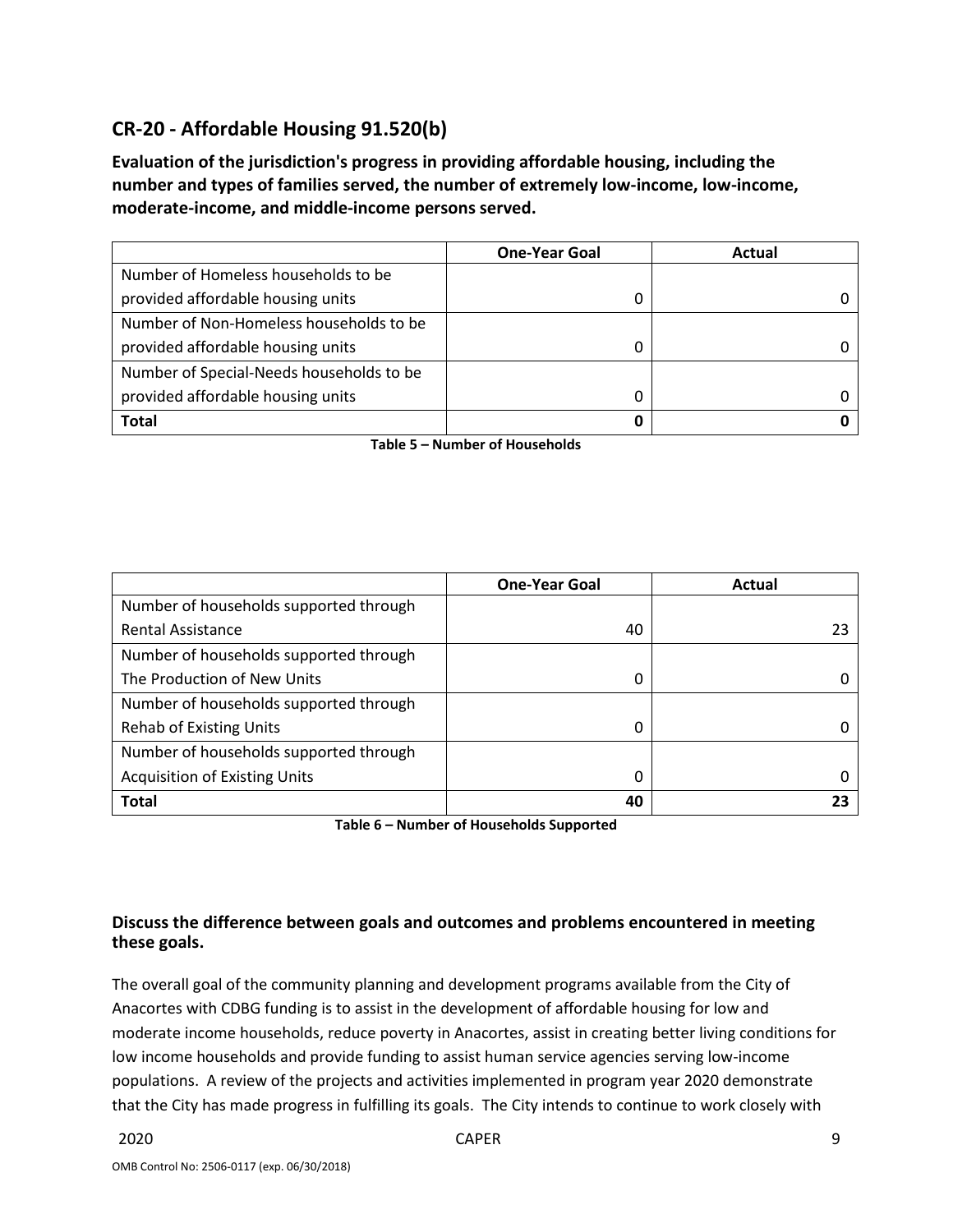HUD staff to improve performance in timely implementation of identified community development strategies and CDBG administrative activities. The City did not hinder Consolidated Plan implementation by action or willful inaction.

The impact of the Covid pandemic modified the City's approach to assisting those in need. We the additional funding received to address the issues that arose from the pandemic and subsequent shut down of businesses, the city was able to assist many more families facing dire consequences and keep families and individuals in safe environments.

#### **Discuss how these outcomes will impact future annual action plans.**

The low allocations of federal funding will have a huge impact on the City's ability to provide funding to assist those in need. City staff evaluates every proposed project and must limit what can be done because of the limits in funding. There are many opportunities that would greatly benefit low income residents and provide much needed housing within the community but at roughly \$100,000 per year, it is impossible to provide any real significant assistance. The City does not utilize the administration portion of the CDBG and applies that amount to projects which adds an additional 20% of funding to help achieve the City's goals of assisting those in need.

The Covid pandemic has had a horrific effect upon the residents of Anacortes, the entire US and the world. Without knowing how this devastating virus will play out, it is hard to anticipate future impacts. We are preparing for the worst but expect the best. The additional alloctions from the CV funding provided unmeasurable assistance to those struggling to keep their businesses alive and employees in jobs, residents with stability to pay their living expenses, property owners with the rent typically collected, and increased ability to serve those in need with food and supplies.

**Include the number of extremely low-income, low-income, and moderate-income persons served by each activity where information on income by family size is required to determine the eligibility of the activity.**

| <b>Number of Households Served</b> | <b>CDBG Actual</b> | <b>HOME Actual</b> |
|------------------------------------|--------------------|--------------------|
| <b>Extremely Low-income</b>        | 123                |                    |
| Low-income                         | 99                 |                    |
| Moderate-income                    |                    |                    |
| Total                              | 225                |                    |

|  | Table 7 – Number of Households Served |
|--|---------------------------------------|
|--|---------------------------------------|

#### **Narrative Information**

City staff evaluates every proposed project and must limit what can be done due to low funding. There are many opportunities that would greatly benefit low income residents and provide much needed housing within the community but with the limited funding, it is impossible to provide any real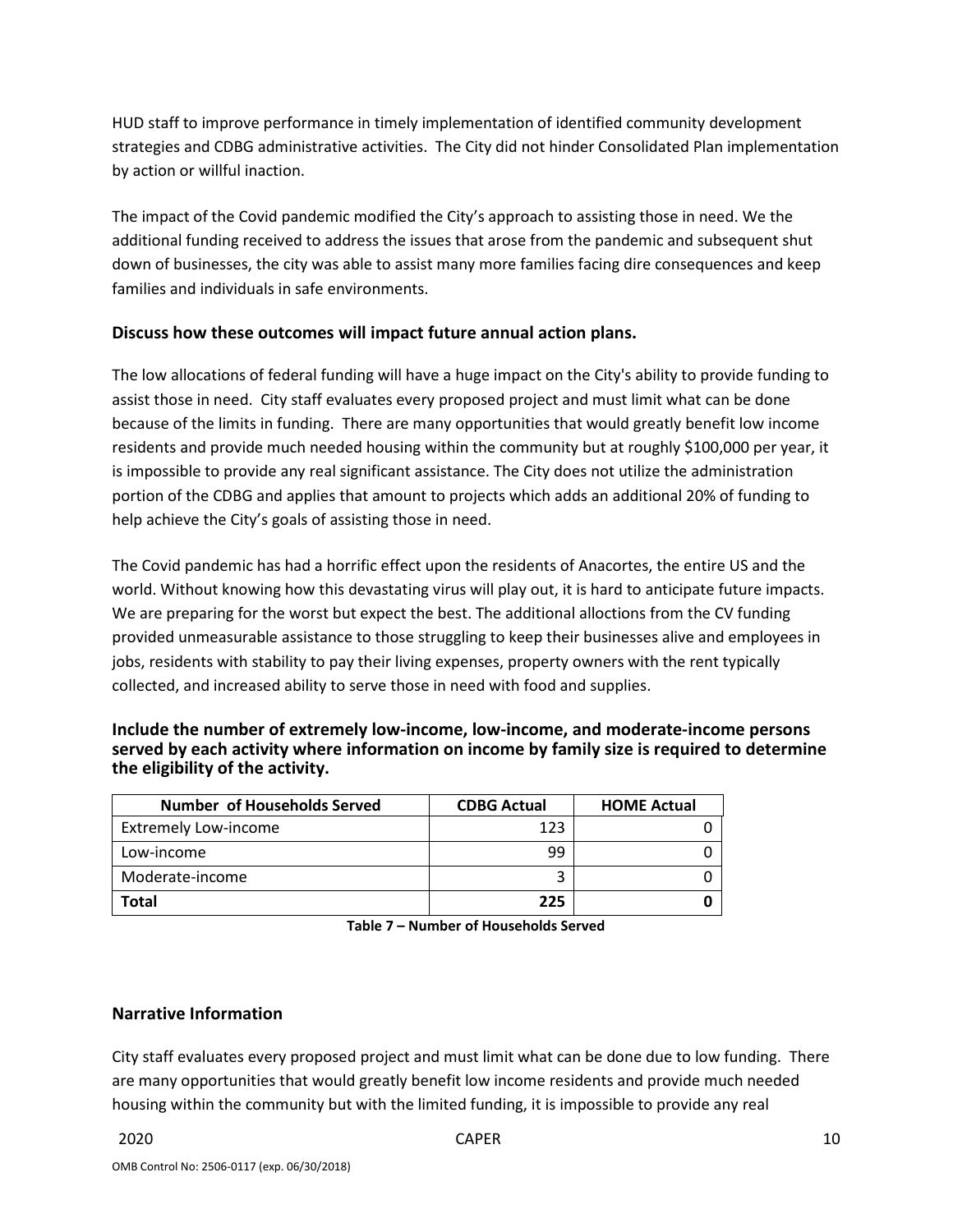significant assistance. City staff work very hard to stretch the funding to provide the best possible benefits.

The Anacortes Family Center (AFC) has a client disclosure that is provided during intake of families/individuals to the Center. The AFC also confirms the location where each client stayed the night prior to entering the AFC and also confirms income if any through check stubs and bank statements.

The numbers of those in need are growing. The AFC has expanded and is now providing longer-term transitional housing options due to the severe need for affordable housing within our community. The AFC will need additional funding to help. The Housing Authority has many concerns about the conditions of the various apartment complexes it operates because they are very old and severely need upgrading and yet the funding to provide those upgrades is almost non-existent.

The Salvation Army Food Bank reported a total of 1,988 presumed extremely low income beneficiaries utilizing their services. An estimate on the increase due to Covid was approximately 10% in mid-spring when jobs started being lost and more and more individuals and families found they could not fund their basic necessities. These numbers are expected to rise due to the continued pandemic.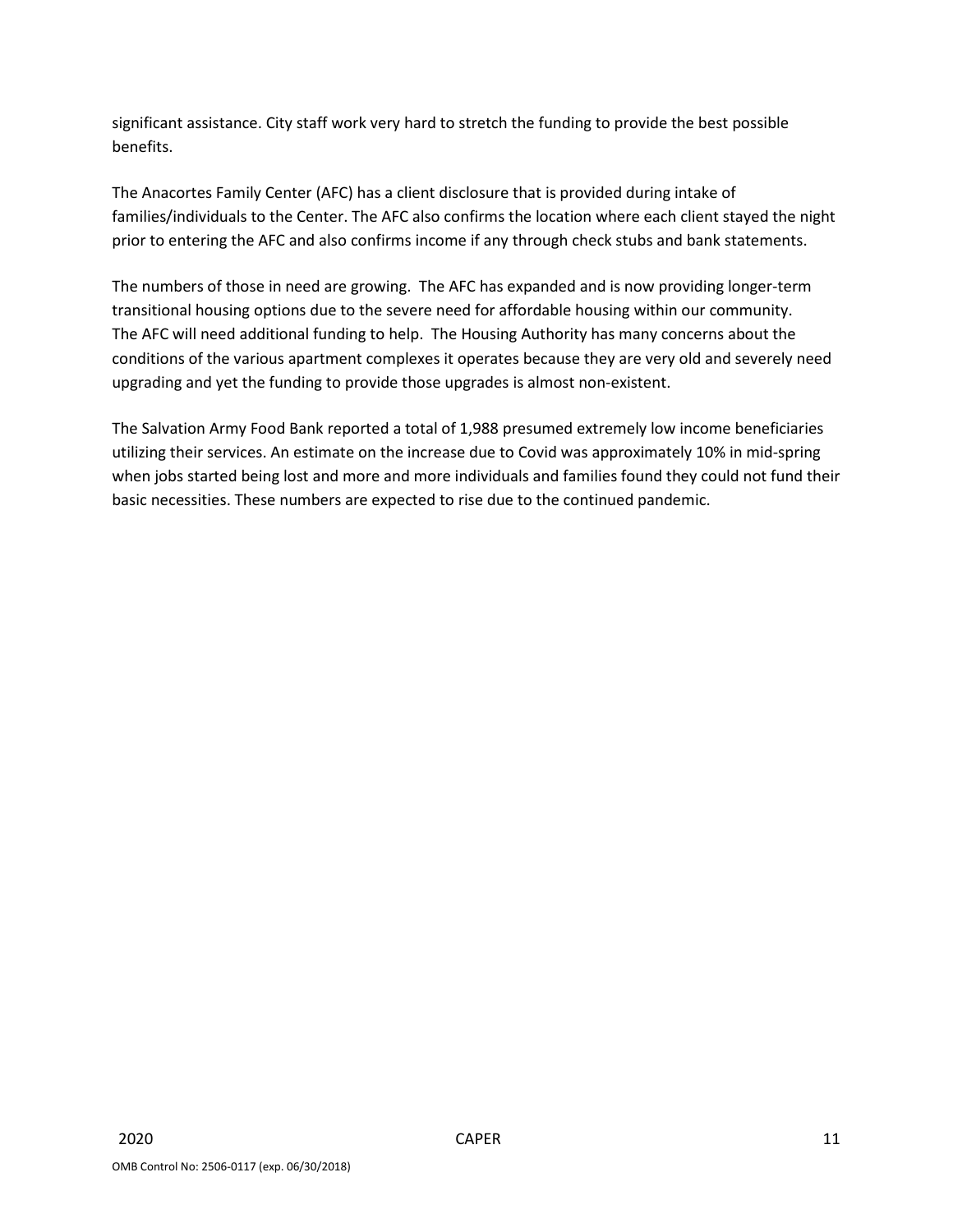# **CR-25 - Homeless and Other Special Needs 91.220(d, e); 91.320(d, e); 91.520(c)**

**Evaluate the jurisdiction's progress in meeting its specific objectives for reducing and ending homelessness through:**

# **Reaching out to homeless persons (especially unsheltered persons) and assessing their individual needs**

The City does not directly fund homeless outreach. Outreach is conducted through the work of organizations that comprise Skagit County's Coalition to End Homelessness and the Anacortes Community Health Council. The City provided the full 15% of public services funding to the Anacortes Family Center (see public services in the Self-Evaluation). In 2020, the AFC received 272 applications for services; of this, they were able to intake households consisting of 197 individuals, 99 of which were children. The services included emergency shelter for 60-90 days for single women, women with children and families with children, weekly case management meetings and life skills education courses. The services helped bring these individuals into safe, secure housing and aid in the ability to become self-sufficient households within the community. Funding from the CDBG for the AFC assisted 197 individuals between July 1, 2020 and June 2021

While the City does not directly fund permanent housing programs for people that are homeless, the City provides funding to the Community Action of Skagit County to assist with programs such as the rapid rehousing program for families with children enrolled in the TANF (Temporary Assistance for Needy Families) program, permanent supportive housing for the chronically homeless and the Supportive Services for Veteran Families (homeless prevention and rehousing assistance to homeless veterans). This funding is not provided through CDBG.

The Anacortes Family Center recently hired a community resource manager who will work to bring those that need the services to the services as well as a connection for the homeless and potentially homeless within the community. The community resource manager will locate people living without shelter and provide the guidance to assist the individuals into safe harbors which can range from housing to treatment centers. The Family Center hopes to continue funding this important service.

The City is in the process of utilizing Unite Us Washington, a local division of a nation-wide organization that provides organizations with the technology to assist people in need and help them find the services that will best accommodate their particular issue. The platform is an electronic referral management system that will allow the City to quickly screen incoming calls for services and refer the callers to the most current assistance available. This system will also allow the City to track the types of service requests so we can focus on what the real needs are within the community. We hope to use this information to help guide the development of a strategic plan that will address the needs for low to moderately low income indivduals and families.

# **Addressing the emergency shelter and transitional housing needs of homeless persons**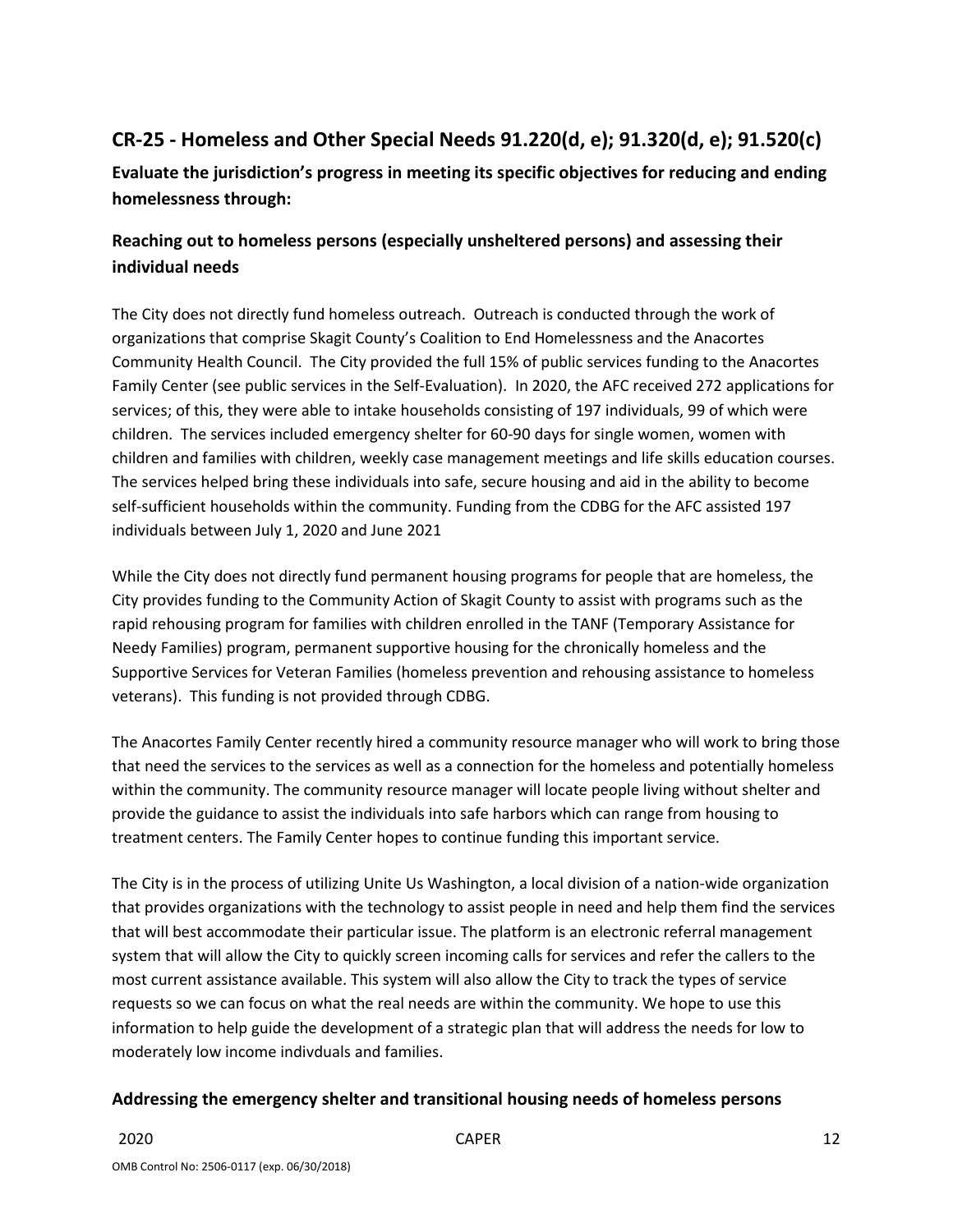The Anacortes Family Center (AFC), a non-profit 501(c)(3) homeless shelter, works to meet the needs of homeless women, children and families within the City and surrounding area. The City allocates the full 15% allowed for public services to the AFC which covers the costs of case management for residents of the 90 day shelter. The AFC is the only homeless shelter west of Mount Vernon, and the only provider of emergency or transitional housing for the homeless within the City. The AFC is now serving approximately 200 individuals each year, providing housing for 60-90 days and intensive case management and life skills education to assist the household with gaining the skills and resources needed to become fully self-sufficient. In 2018, the AFC completed the construction of a 9 unit transitional housing center for families that need more time and support in order to reach selfsufficiency and success. The transitional housing can house families for up to 2 years. This is the first addition of capacity in Skagit County since the AFC's inception in 2009. The AFC was able to do this through community support. The AFC also completed a 20 unit apartment complex in 2019 that provides affordable homes to families below the 50% area median income.

The City of Anacortes has been approved for a Section 108 Loan to assist in the development of The Anacortes Family Center's The Landing project. This will be a new multi-use apartment complex. The Section 108 funds will be provided to assist in the development of the Boys & Girls Club of Anacortes and other uses on the main floor. There will be a total of 21 low income apartments above. Construction is expected to begin soon.

**Helping low-income individuals and families avoid becoming homeless, especially extremely low-income individuals and families and those who are: likely to become homeless after being discharged from publicly funded institutions and systems of care (such as health care facilities, mental health facilities, foster care and other youth facilities, and corrections programs and institutions); and, receiving assistance from public or private agencies that address housing, health, social services, employment, education, or youth needs**

The AFC reported that approximately 86% of the households served in 2019 exited the shelter successfully. This means the family graduated from the program with permanent, safe housing and a job to support the household. Individuals do arrive at the AFC from other shelters – most are women coming from the 30 day domestic violence shelter located in the county**.** It is estimated that 65% of the individuals served by the AFC come from other social service agencies.

See the attached Department of Social and Health Services Client Services for 2017 for the City of Anacortes. This is the most current report from DSHS.

#### **DSHS Client Services**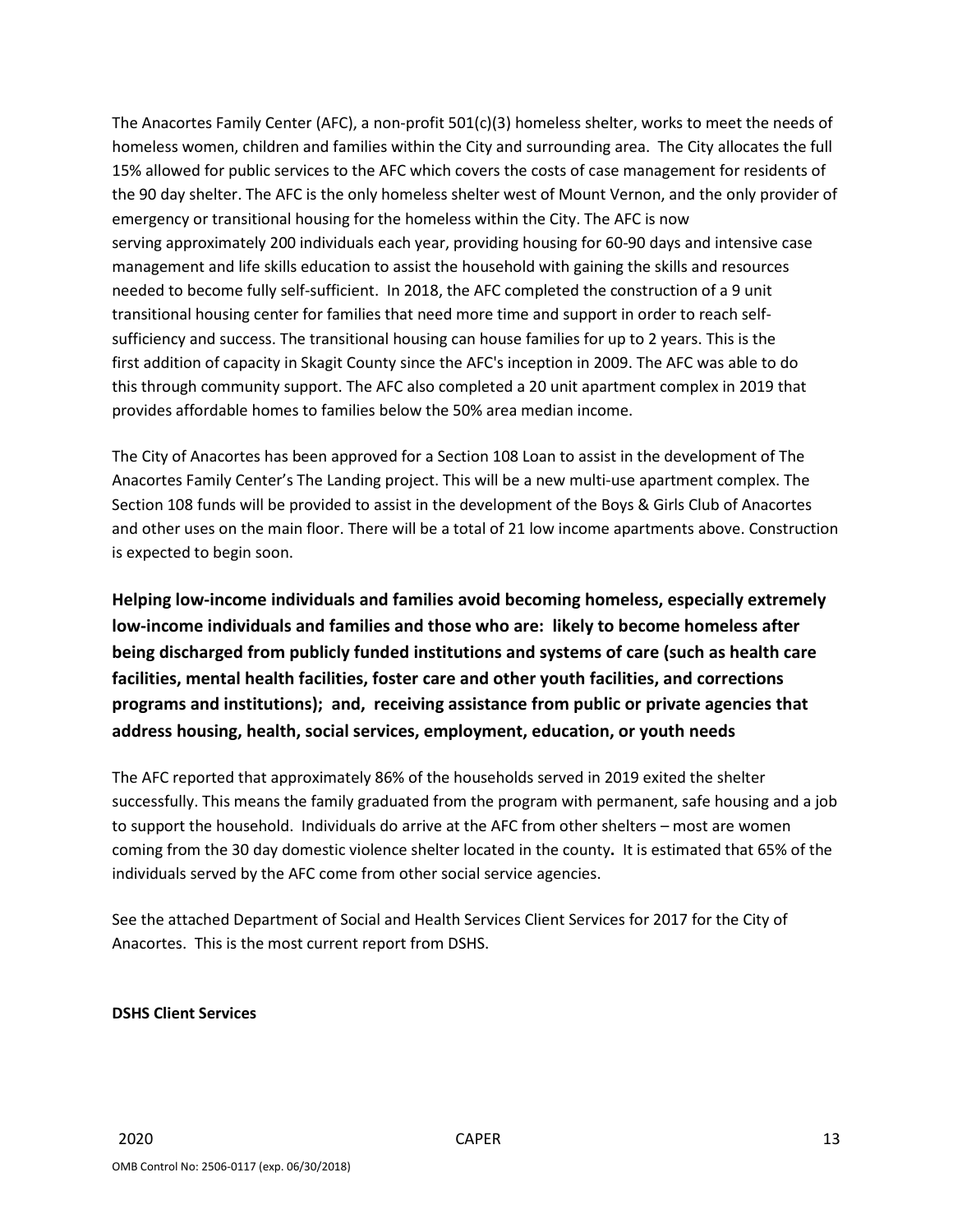

**DSHS Client Services** All Ages

Total Population for Anacortes<br>
IDSHS Total<br>
Aging and Long-Term Support Total<br>
Aging and Long-Term Support Total<br>
Adult Fermily Homes<br>
Assisted Living<br>
Comprehensive Assessments and Case Management<br>
In-Home Services<br>
Nurs  $\begin{array}{r@{\hspace{0.8cm}}l} \textbf{\$5,953,063$} \\ \textbf{\$6,937$} \\ \textbf{\$6,937$} \\ \textbf{\$6,938$} \\ \textbf{\$195,062$} \\ \textbf{\$195,062$} \\ \textbf{\$195,062$} \\ \textbf{\$10,858$} \\ \textbf{\$10,858$} \\ \textbf{\$10,858$} \\ \textbf{\$10,858$} \\ \textbf{\$11,462$} \\ \textbf{\$13,823$} \\ \textbf{\$13,943$} \\ \textbf$  $\begin{array}{c} \texttt{<< 11} \ 11.7739994711114611321 \\ \texttt{<< 11} \ 27.7399447111114611321444122141 \\ \texttt{<< 11} \ 46.113314148225121 \end{array}$  $-1\%$ <br>  $-1\%$ <br>  $-1\%$ <br>  $-1\%$ <br>  $-1\%$  $$1,742$ <br> $$17,300$ <br> $$35,716$ <br> $$122$ <br> $$5,633$ **ANACORTES**  $$14$  $~1\%$ <br> $~1\%$ <br> $~1\%$ <br>3% STATE FISCAL YEAR 2017<br>July 2016 - June 2017  $$9,460$ <br> $$1,040$ Cumureur a services Case Management<br>Adoption Services Case Management<br>Adoption Support Services<br>Behavior Rehabilitation Services<br>Child and Family Welfare Services Case Management<br>Child Care Services (CPS) Case Management<br>D  $$11,499$ <br>  $$145,364$ <br>  $$133,894$ <br>  $$45,799$ <br>  $$20,759$ <br>  $$55,681$ <br>  $*1,392$  $1\%$  $$1,321$  $< 1 \%$ \$996 **ABOUT THE DATA**  $2%$ DSHS provides a very broad array of  $$172$ services to over 2.8 million clients<br>annually, a little more than 40 percent  $$1,302$ <br> $$29,847$ <br> $$2,010$ <br> $$12,316$ <br> $$43,828$  $1\%$  $$728$ Family-Focused Services ramily-rocused Services<br>Family Reconciliation Services (FRS)<br>Family Voluntary Services Case Management<br>Foster Care Placement Services<br>Foster Care Support Services of the state's population. Almost all<br>DSHS services used since 2001, and  $~1\%$ <br>  $~1\%$ <br>  $~1\%$ <br>  $~1\%$  $$72$ <br> $$493$ the costs, are brought together in<br>these reports, which unite inform \$3,652 information  $$7,526$ from all major DSHS data systems. Other Intensive Services<br>Developmental Disability Services Total  $\frac{11}{72}$ 1,155,053≴<br>1,155,053 Each client is counted only once, at<br>each level of aggregation. Expenditures<br>are related to individual services<br>instances and reconciled to the state  $< 1%$  $$16,042$ Employment and Day Programs<br>Field Services  $\frac{26}{38}$  $~1\%$ <br> $~1\%$ \$186,874<br>\$109,599  $$7,187$ <br> $$2,884$ Field Services<br>Individual and Family Services<br>Other Community Services<br>Personal Care Services  $\begin{array}{r} 11 \\ 15 \\ 35 \end{array}$  $$1,041$ <br> $$73,273$ <br> $$725,746$  $~1\%$ <br> $~1\%$ instances and recounting system for quality control.<br>Capital, program management, and<br>administration costs are not included.  $$4,885$ <br> $$20,736$ Presidential Programs<br> **Economic Services Total<br>
Aged, Blind, or Disabled Assistance<br>
Basic Food Program** \$58,520 18%  $$1,021$ Counts by various geographies are<br>based on residence address. 3,097  $$3,162,957$  $12\%$ <br>12% \$50,079  $$1,318$ <br> $$1,092$  $$2,272,899$ 2,082 Service descriptions in the glossary are Child Support Services 1,659 10% \$238,677  $$144$ <br> $$299$ consistent with professional usage and China Support Set wies<br>Theresian Cash Assistance<br>Housing and Essential Needs (HEN) Referral<br>Supplemental Security Income-State<br>TANF and State Family Assistance  $\begin{array}{c} 12 \\ 12 \\ 55 \end{array}$  $1\%$ <br> $1\%$  $$3,583$ the enabling legislation. Change notes<br>flag policy, funding, data system, and  $$23.433$  $$426$  $1\%$ <br> $1\%$ law changes over time, to 154 \$158,976  $$1.032$ accommodate longitudinal analysis and Fank and State Family Assistance<br>Working Connections Child Care<br>Additional Services<br>Medical Eligibility Total<br>Medically Eligible Title 19<br>Medically Eligible Inter Title 19<br>Medically Eligible Intervices Total  $$409,795$ <br> $$5,516$ 164  $1%$  $$2,499$  $$162$ 4,030  $\frac{24\%}{24\%}$  $\frac{188}{268}$  $1\%$ <br>  $2\%$ <br>  $< 1\%$ <br>  $< 1\%$  $$906,264$  $$3,382$ Mental Health Services Total<br>Community Hospital<br>Crisis Services<br>Crisis Services<br>Other Outpetient<br>Other Outpetient<br>Other Outpetient<br>Meading Rehabilitation Total<br>Medical and Psychological Services<br>Support Services<br>Toming, Ed  $$213,656$ <br> $$71,987$ <br> $$4,241$ <br> $$616,379$  $14$ <br>  $65$ <br>  $48$ <br>  $40$ <br>  $41$ <br>  $41$ <br>  $41$ <br>  $26$ <br>  $40$  $$1,107$  $\frac{1\%}{1\%}$ .485  $$616,379  
\n$104,738  
\n$894  
\n$21,470  
\n$1,492  
\n$8,632  
\n$22,394  
\n$49,855$  $$2,618$  $\mathbb{Z}^2$ tt. Washington State Department of Social  $~1\%$ <br><1%  $\begin{array}{c} 1861 \\ 1,246 \end{array}$ & Health Services **Transforming lives** 11/16/2020 Page 1 of 2

Population

 $16.700$ 

**DSHS Client Services jpeg**

comparisons.

**Helping homeless persons (especially chronically homeless individuals and families, families with children, veterans and their families, and unaccompanied youth) make the transition to permanent housing and independent living, including shortening the period of time that individuals and families experience homelessness, facilitating access for homeless individuals and families to affordable housing units, and preventing individuals and families who were recently homeless from becoming homeless again**

The Anacortes Family Center has a life-saving and life-changing mission of providing shelter and intensive services for homeless women, children and families facing crisis with a desire to heal, grow and achieve self-sufficiency and success. AFC provides intensive wrap-around services and housing to stabilize and keep the family safe while they engage in these transformational services.

The 60-90-day program focuses on rapidly securing employment, setting realistic and achievable goals, assist families in developing and keeping to a strict budget, and provides practical life skills education. AFC has a staff member dedicated to the client intake process. This provides two benefits: first, because there is always a wait list, they can immediately begin serving the family even before they

Expenditures

Per Client

 $$2,026$ <br> $$24,862$ 

 $$9,319$ <br> $$1.742$ 

Expenditures

 $$10,494,366$ <br> $$3,953,063$ 

Clients Use Rate

 $5179$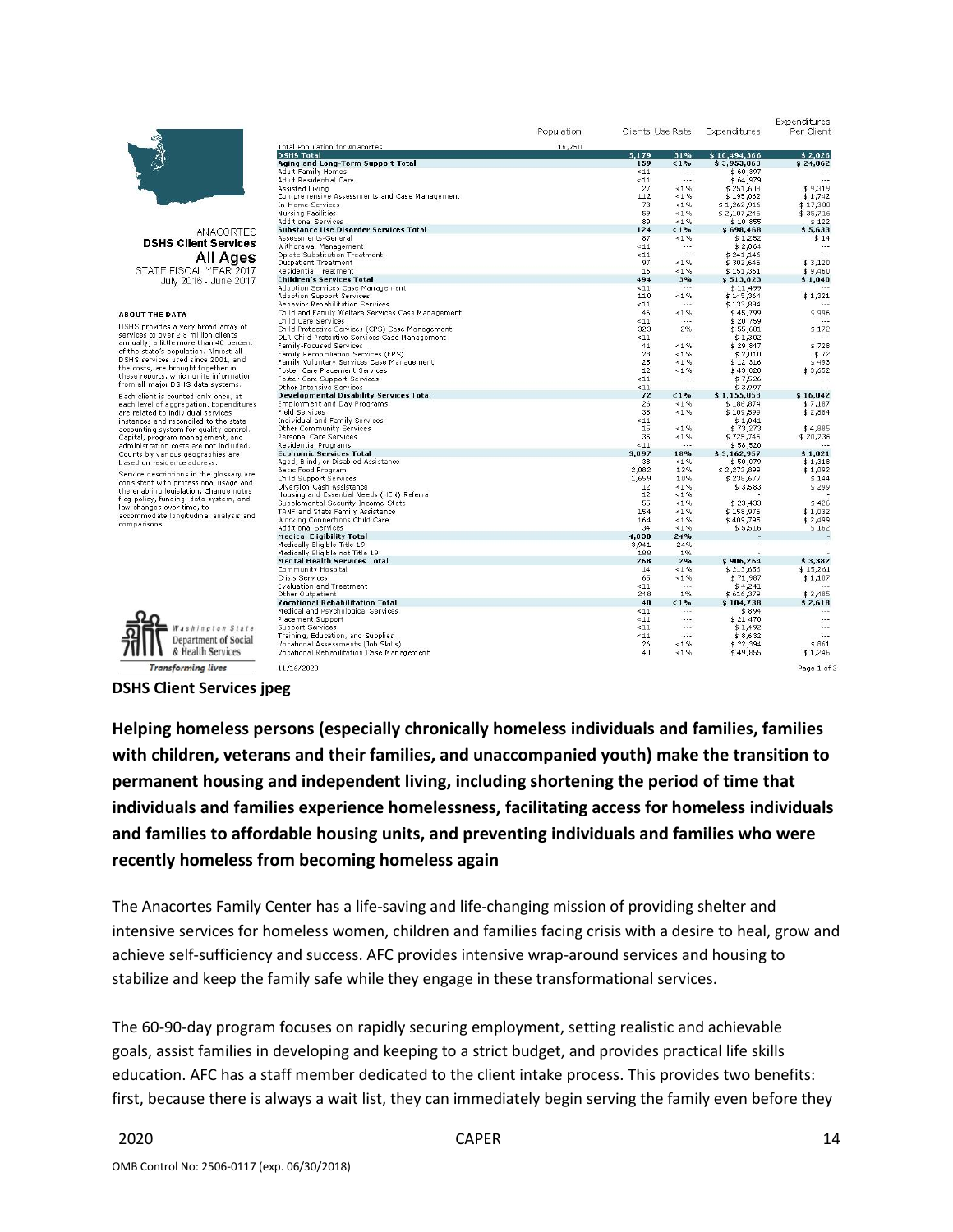enter the program by referring the family to essential services such as foodbanks, healthcare providers, chemical dependency evaluators, job training programs and more. This allows that household to "hit the ground running" upon entering the program and to make the most of their 60-90 days in the program. The second benefit is being able to provide referrals to services whether they end up at this shelter or in another program. AFC also includes 24/7 service, providing service all day, every day. A benefit of this is it lessens the time a unit is vacant; in most shelters if a family moves out Friday night the unit may sit empty until Monday morning.

AFC also utilizes highly skilled and dedicated volunteers that support their mission. The volunteer program supports clients with drafting resumes, mock interviewing, clothing for interviews, and childcare assistance when parents are out for job interviews. They also have professionals that volunteer to teach weekly life skills classes – for youth and adults. In an effort to lessen the trauma of homelessness on the children in the program, and to combat the generational aspects of poverty and family violence, the AFC has a dedicated Student Liaison that works 1-on-1 in the school with every school-aged child for at least 2 hours every week. The children served are often below the grade level for their age and face social and academic issues. The AFC is proud of their children's life skills program and provided that school absences lessened by 70% while in the program and children improve on average at least one grade level during the 60-90 day program.

The new community resource manager with the AFC works to connect those in need of services with the available services. The resource manager also works directly with homeless and potentially homeless individuals and families within the community to help guide the individuals into safe harbors which can range from housing to treatment centers. The Family Center has been able to fund this position to date and hopes that funding from other sources can be made available to continue this vital service.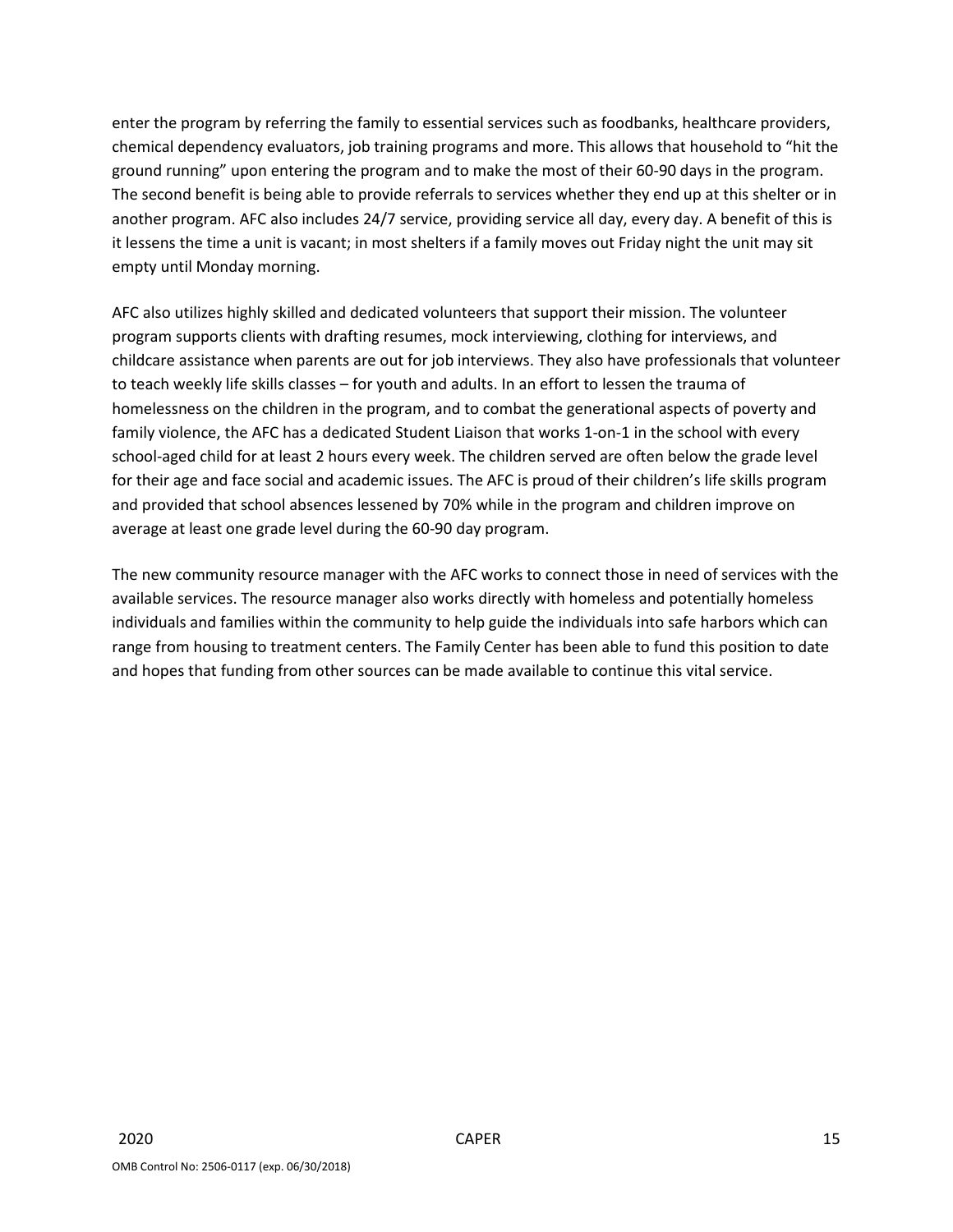# **CR-30 - Public Housing 91.220(h); 91.320(j)**

# **Actions taken to address the needs of public housing**

The Anacortes Housing Authority (AHA) Board members are appointed by the Mayor. There is close cooperation between the City and AHA through the active participation by city staff (the Mayor, City Attorney and the Director of Planning) in all monthly AHA Board meetings. Board members are chosen from the community roster that include residents of the Housing Authority and others that have a broad range of experience and dedication to helping those in need.

The City provides the Anacortes Housing Authority with funding on a fairly regular basis. This helps the Housing Authority meet some of its goals to rehabilitate existing units to better accommodate those in need.

# **Actions taken to encourage public housing residents to become more involved in management and participate in homeownership**

The City and the Anacortes Housing Authority Board members, director and staff work continuously to ensure relations between the AHA staff and the residents of the public housing are cooperative, respectful and reliable. A current resident of the Housing Authority apartment complex sits on the Housing Authority board. This board member acts as the liaison between the board, city and other residents of the facilities. City staff regularly discuss CDBG actions with Housing Authority residents to provide further information on funding status and funding opportunities.

# **Actions taken to provide assistance to troubled PHAs**

The Anacortes Housing Authority consistently earns a high rating from HUD. The HUD PHAS 2019 report score for the AHA was 90 out of a possible 100 points. The AHA director brings invaluable experience from previous positions in public housing to help bring the AHA in line with upgrades, the potential to create more housing, and creating better relations with the residents. An obstacle to the Authority playing a larger role in the delivery of housing resources to low and moderate income persons is the lack of federal funds to expand public housing.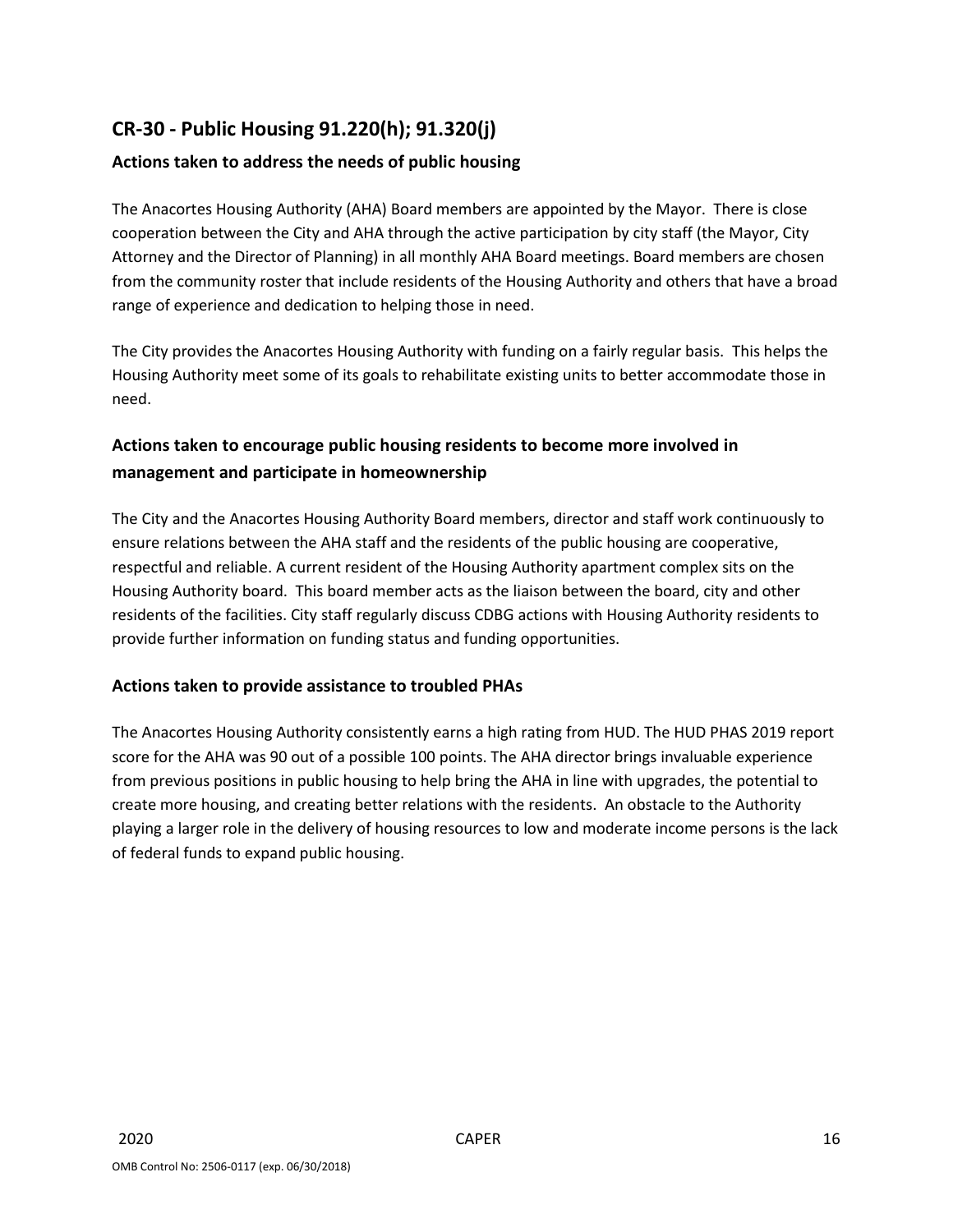# **CR-35 - Other Actions 91.220(j)-(k); 91.320(i)-(j)**

**Actions taken to remove or ameliorate the negative effects of public policies that serve as barriers to affordable housing such as land use controls, tax policies affecting land, zoning ordinances, building codes, fees and charges, growth limitations, and policies affecting the return on residential investment. 91.220 (j); 91.320 (i)**

The City's 2016 Comprehensive Plan, the official public policy document to guide the City's growth and development over the coming years, is complete. The plan serves a wide range of purposes and functions including promoting the public health, safety and welfare of the citizens.

Zoning changes were included in the Comprehensive Plan to address barriers to affordable housing. Incentives are now being considered for developers that would change the zoning in particular areas such as the central business district to allow more density and mixed use buildings (businesses on the ground floors with apartments above) that would dedicate a portion of the living spaces specifically to lower income residents.

The Housing Affordability & Community Services Committee (HACS), a City Council Committee, developed the Anacortes Affordable Housing Strategic Plan in 2017. The Strategic Plan lays out paths to encourage the development of affordable housing. The HACS members meet with community residents monthly to tap into their expertise to work on efforts to end the cycles of homelessness, lack of affordable services and housing. This Strategic Plan goals coordinate with the new development regulations for zoning changes and updates to help eliminate the barriers to help those with less achieve safe, reliable housing and services.

The City was also recently awarded an Opportunity Zone designation, a program created as part of the Tax Cuts and Jobs Act. This program is a federal economic development tool aimed at improving the outcomes of distressed communities around the county. Opportunity Zones are low-income census tracts that offer tax incentives to investors who invest and hold their capital gains in the Opportunity Funds. The Opportunity Funds must invest at least 90% of their assets in qualified investments located in Opportunity Zones. Investors in Opportunity Funds receive a temporary deferral on their capital gains taxes if they hold their investments for at least 5 years, and a permanent exclusion from a tax on capital gains if the investments are held for 10 years. The city is encouraging development within this zone to create better living conditions for the disadvantaged residents in this area as well as creating more dynamic opportunities to increase better living conditions.

In 2019, the City adopted a Resolution to implement SHB 1406. This authorizes the City to utilize 0.0146 percent of the local sales tax for affordable and supportive housing investments and rental assistance for persons whose income is at or below 60% of the median income. In addition, a majority of City residents voted to include an additional sales tax of up to  $1/10<sup>th</sup>$  of 1 percent to allow the City to qualify for the full .0146 percent of the sales tax. In a good year, outside of a global pandemic, this would provide approximately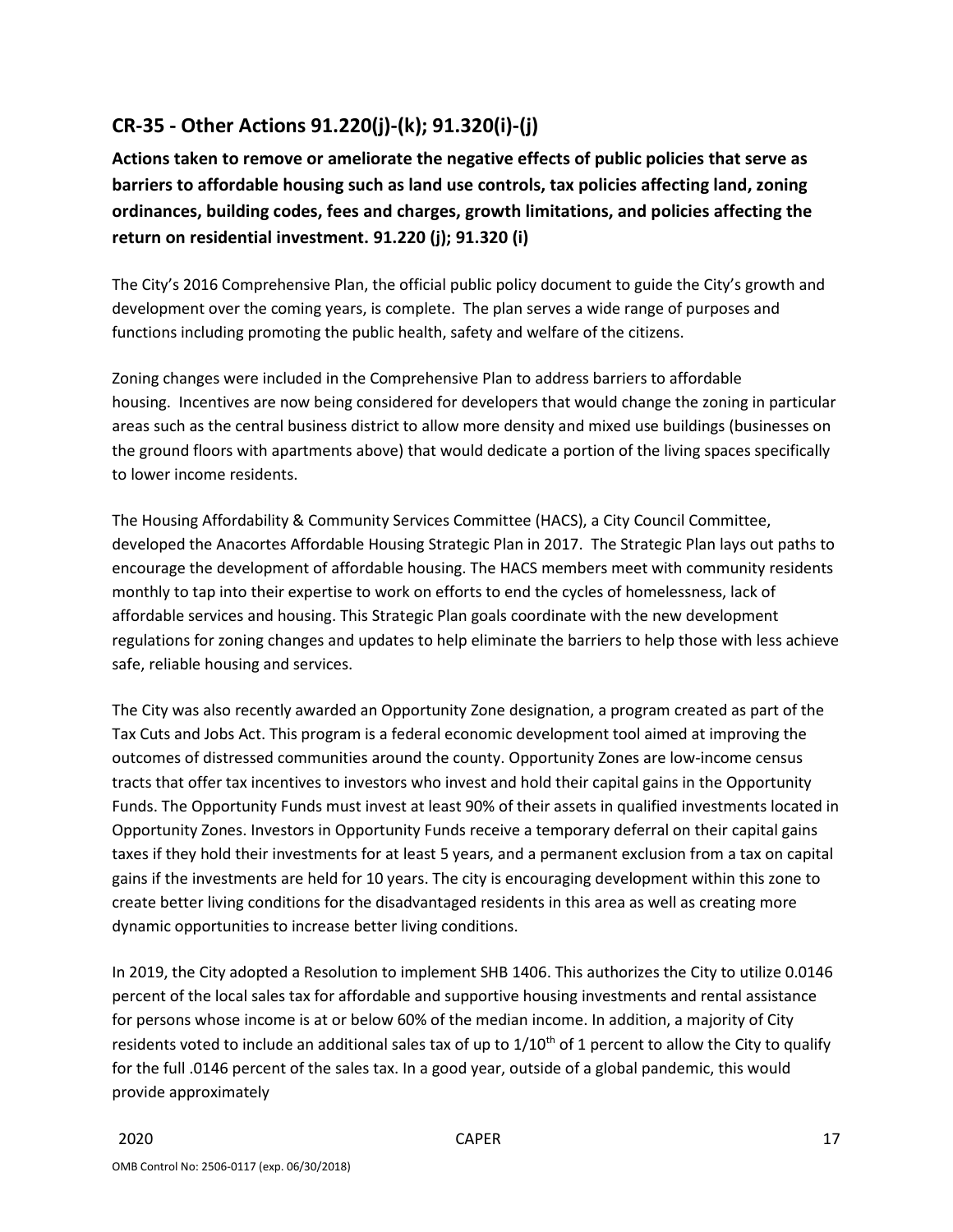The collaborative efforts by all involved have made great headway in identifying the lack of resources including a strong need for a community resource center to provide many necessary services.

#### **Actions taken to address obstacles to meeting underserved needs. 91.220(k); 91.320(j)**

As discussed above, the HACS committee is implementing the strategic plan that identified the obstacles so many face in finding services within the community and ways to eliminate those obstacles. The committee continues to host monthly meetings to learn exactly what is lacking and have created teams to review all the information gathered and seek solutions to the obstacles. The Affordable Housing Strategic Plan, while focusing on developing affordable housing incentives, is the starting point in addressing obstacles to meet underserved needs. The HACS committee is currently working to develop a Human Services Strategic Plan and determine how to fund the community resource manager position who coordinates the services with the individuals in need, particularly the homeless. Collaboration with various entities within the City (Samish Indian Nation, Anacortes Housing Authority, Anacortes Family Center) is also ongoing to develop a community resource center which will provide a one stop shopping for citizens in need of services that have been lacking.

The new community resource manager with the AFC will work to connect those in need of services with the available services. The resource manager will also work directly with homeless and potentially homeless individuals and families within the community to help guide the individuals into safe harbors which can range from housing to treatment centers.

# **Actions taken to reduce lead-based paint hazards. 91.220(k); 91.320(j)**

The City provides educational pamphlets regarding lead based paint hazards to local contractors and through the Anacortes Housing Authority, provides educational pamphlets to every low-income household at lease renewal. The City also works directly with each subrecipient to ensure compliance with the regulations regarding lead-based paint.

# **Actions taken to reduce the number of poverty-level families. 91.220(k); 91.320(j)**

The City provides the full 15% of public services funding to the Anacortes Family Center. The program is set up to rapidly re-house and stabilize individuals and families. Through intensive case management and life skills education, the AFC immediately assesses a client's obstacles to stable, healthy life styles and creates an action plan to pair available services and resources to help the family and/or individuals overcome obstacles and achieve goals. 85-90% of the families successfully move into safe, stable housing and have found viable employment within the program's timeframe of 60-90 days. The lifeskills education and case management help avoid the possibility of the families returning to a homeless situation.

The AFC works diligently to address issues of families facing poverty and imminent homelessness, including working with landlords to address outstanding issues such as late or unpaid rent. The AFC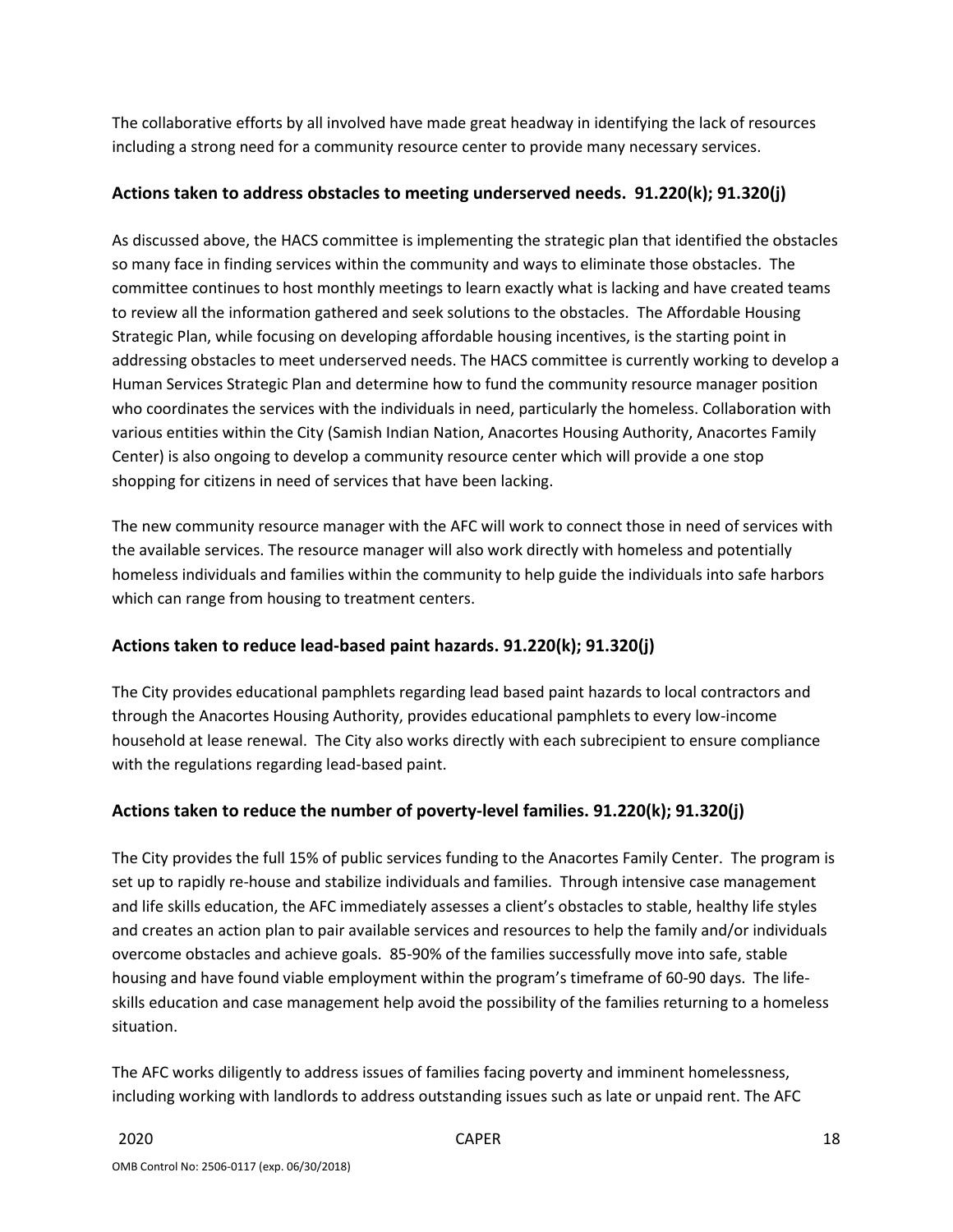works with a variety of service providers, civic groups, churches and individuals that can assist a family when facing homelessness. This has been a successful coordination of services to help families find short-term assistance while working to address the underlying issues causing their financial problems.

The AFC assisted 197 individuals utilizing CDBG funding during this past year.

# **Actions taken to develop institutional structure. 91.220(k); 91.320(j)**

City staff is responsible for managing the day to day operations of the CDBG program. The City of Anacortes staff work with a variety of organizations and agencies to plan and implement activities, including private non-profit organizations, multiple City departments, housing developers and the Anacortes Housing Authority. The primary strength of the institutional system for delivering programs of the Consolidated Plan is the cohesiveness of the City of Anacortes Council and various departments as well as the collaboration of the community partners. The primary weakness of the delivery system is a lack of financial resources to meet the needs. The City Council HACS Committee expects to eliminate that weakness by following the strategic plan guidelines and bringing in creative solutions to help end the problems afflicting too many within our community. The HACS Committee is currently working on a solution to provide overnight beds to the homeless population, establishing a committee to work with the state to help fund services for disabled residents (including pedestrian crosswalk beacons, curb cuts for street crossing access, etc.).

In addition, the City adopted a resolution and ordinance to secure funds from the newly enacted HB 1406 which utilizes sales tax within our community to assist those in need of affordable housing. The City is also actively pursuing development within the City's officially designated Opportunity Zone that will benefit lower income residents.

# **Actions taken to enhance coordination between public and private housing and social service agencies. 91.220(k); 91.320(j)**

The Anacortes Housing Authority (AHA) Board members are appointed by the Mayor. There is close cooperation between the City and AHA through the active participation by city staff (the Mayor, City Attorney, the Director of Planning) in all monthly AHA Board meetings. The City and the Anacortes Housing Authority Board members, director and staff work continuously to ensure relations between the AHA staff and the residents of the public housing are cooperative, respectful and reliable.

The Housing Authority Board Members and staff have joined the Housing Affordability & Community Services City Council Committee established by the Mayor in 2016. Their participation in this Committee has connected tenants with many service agencies.

# **Identify actions taken to overcome the effects of any impediments identified in the jurisdictions analysis of impediments to fair housing choice. 91.520(a)**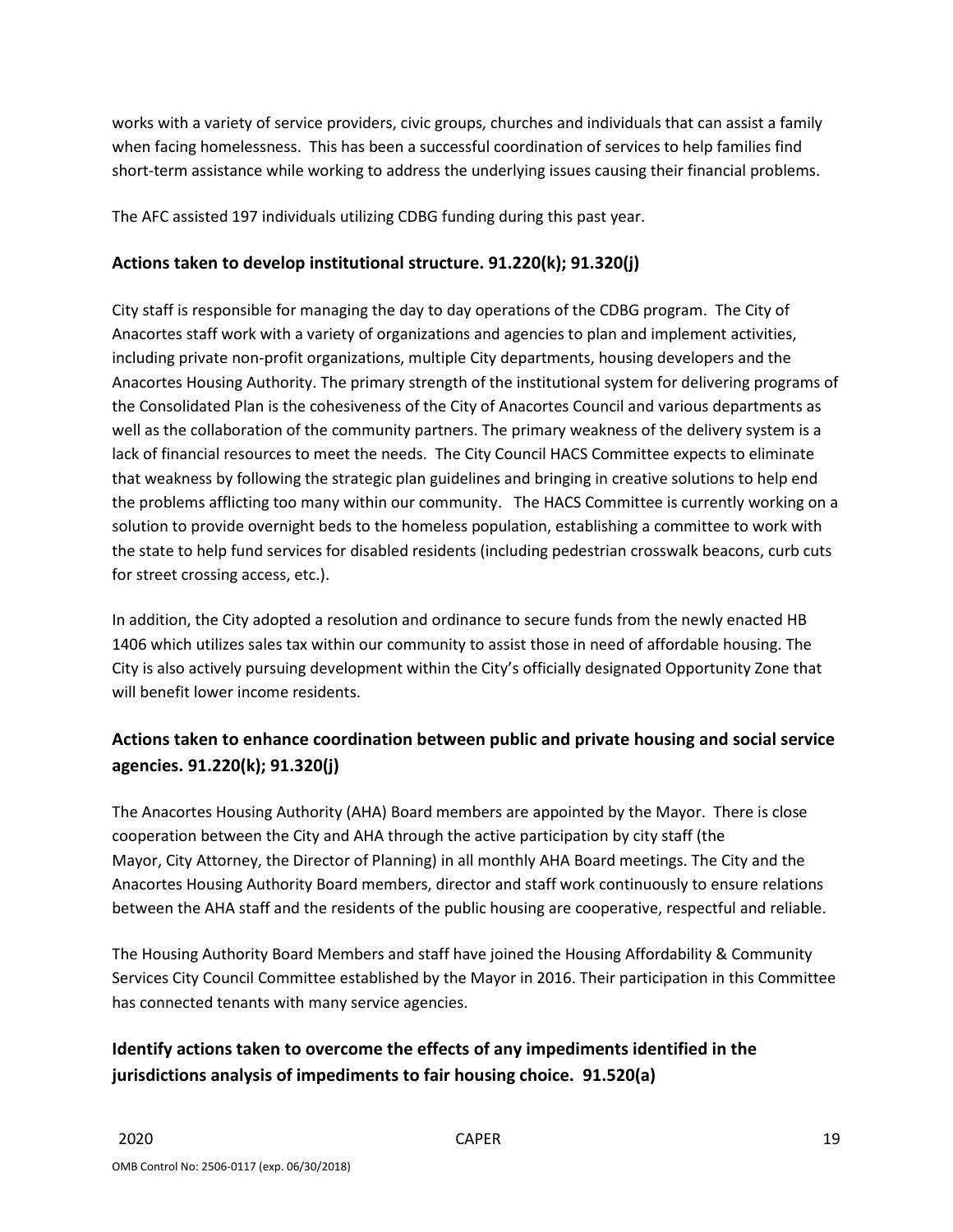The City supports various entities such as Community Action of Skagit County, the Anacortes Housing Authority, the Anacortes Family Center, and the Home Trust of Skagit in an effort to eliminate or minimize housing discrimination.

City staff participate as a member of the Anacortes Community Health Council, a network of local organizations, which work to address the many needs of low income individuals and families within the community. These efforts focus on individuals and families that may be unable to secure housing due to race or color, creed, religion, sex, national origin, disability, familial, sexual orientation or gender identity, marital status, honorably discharged veterans or military personnel or individuals with HIV / AIDS and Hepatitis C and work to remedy any impediments.

The City has made extensive outreach efforts to work with other entities such as the local Housing Authority and other cities within the County to achieve a wide distribution of information to businesses, individuals and families that would benefit by education in fair housing information. The City has established a site on the Planning Department website to various links to fair housing information. This site provides easy access to information resources and is a reassurance to individuals and families in need of fair housing options that the City is an advocate for anyone experiencing housing discrimination. Please see https://www.anacorteswa.gov/181/Fair-Housing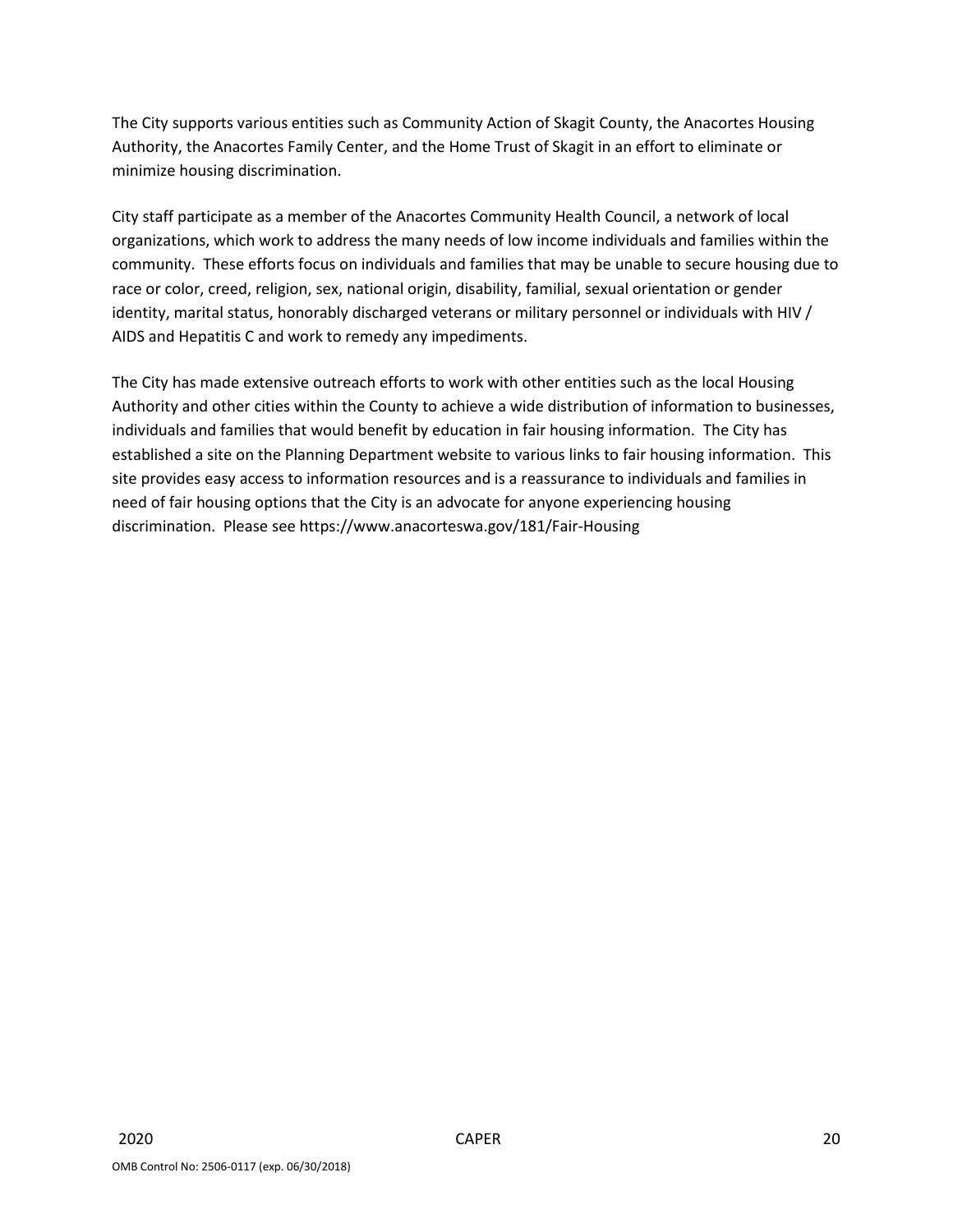# **CR-40 - Monitoring 91.220 and 91.230**

**Describe the standards and procedures used to monitor activities carried out in furtherance of the plan and used to ensure long-term compliance with requirements of the programs involved, including minority business outreach and the comprehensive planning requirements**

The City Planning, Community and Economic Development Department is responsible for monitoring CDBG program subrecipients and follows program regulations. City staff monitors subrecipients to ensure all regulatory requirements are met and that the information reported is complete and accurate. The City has adopted subrecipient monitoring standards and procedures as described in Managing CDBG A Guidebook for Grantees on Subrecipient Oversight. Subrecipients are also monitored semi annually from written reports submitted by the subrecipient to the City. Monitoring consists of both desk and on site review. Monitoring depends on the activity. Construction or acquisition projects will be monitored prior to work beginning and as they progress in order to ensure compliance with specific federal regulations such as Davis Bacon, Section 3, NEPA, and Uniform Relocation and Acquisition requirements. The Anacortes Family Center (the public services recipient) is monitored both by a desk review and a site visit to review records to confirm accomplishments.

# **Citizen Participation Plan 91.105(d); 91.115(d)**

# **Describe the efforts to provide citizens with reasonable notice and an opportunity to comment on performance reports**.

The City published a notice in the local newspaper announcing the availability of the CAPER and time period for submitting public comment. A copy of the notice is attached in Attachment 1. The notice is also published on the City's dedicated CDBG website at: https://www.anacorteswa.gov/174/CDBG-Plans-Reports

The City provides a list of all projects on the website. See Attachment 1 to review the Notice of Public Comment and attached Affidavit of Publication (provided upon completion of Publc Review).

# **CR-45 - CDBG 91.520(c)**

**Specify the nature of, and reasons for, any changes in the jurisdiction's program objectives and indications of how the jurisdiction would change its programs as a result of its experiences.**

There were no changes in the jurisdictions program objectives and the City believes the objectives established in the Consolidated Plan are consistent with the jurisdiction's intent.

# **Does this Jurisdiction have any open Brownfields Economic Development Initiative (BEDI)**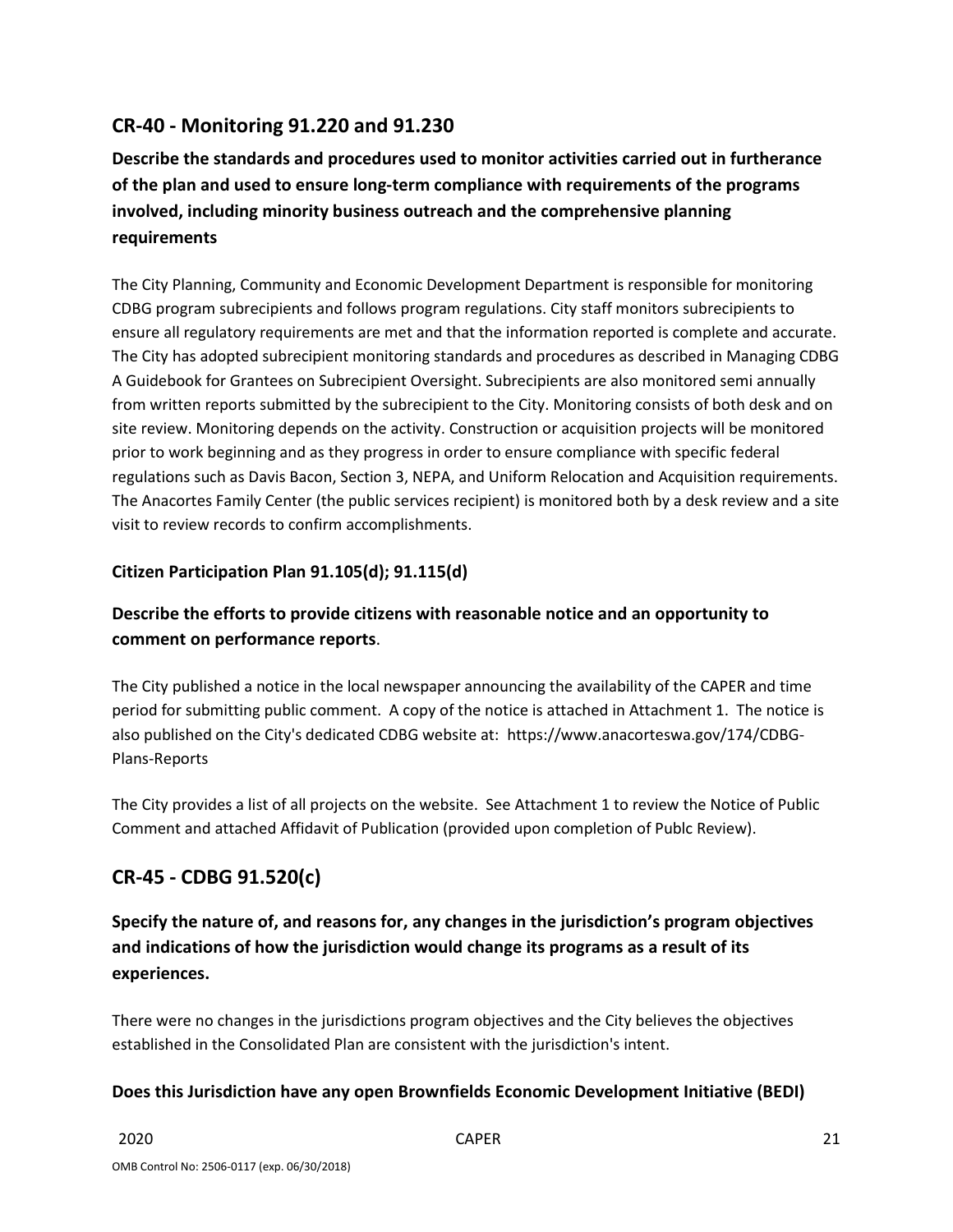# **grants?**

No

**[BEDI grantees] Describe accomplishments and program outcomes during the last year.**